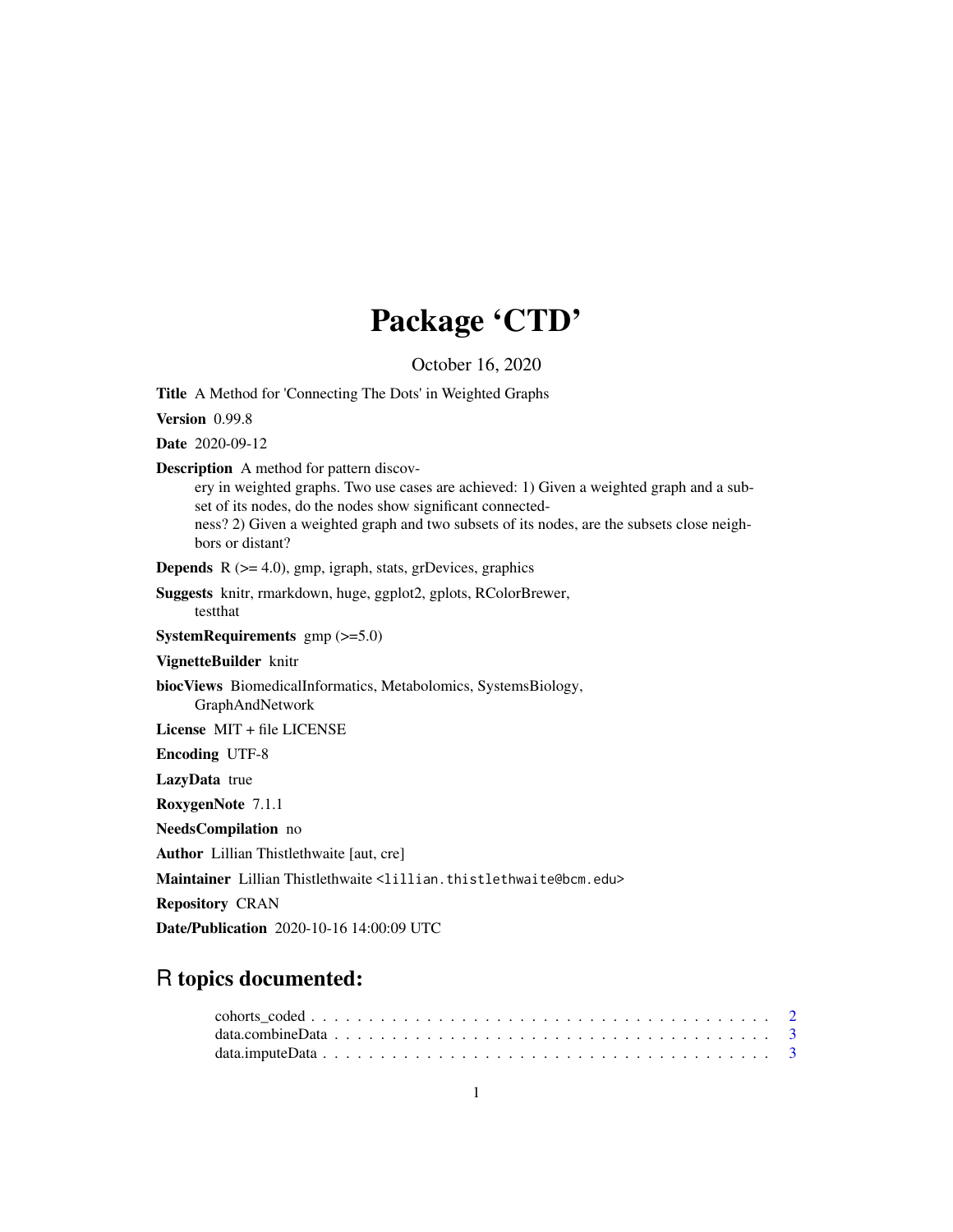### <span id="page-1-0"></span>2 cohorts\_coded

|       | -6     |
|-------|--------|
|       | $\tau$ |
|       |        |
|       |        |
|       |        |
|       |        |
|       |        |
|       |        |
|       |        |
|       |        |
|       |        |
|       |        |
|       |        |
|       |        |
|       |        |
|       |        |
|       |        |
|       |        |
| Index | 26     |

cohorts\_coded *Disease cohorts with coded identifiers*

#### Description

Patient sample identifiers mapped to known clinical diagnoses.

#### Usage

data(cohorts\_coded)

#### Format

cohorts\_coded - A list object where elements contain all patient IDs associated with a given diagnosis, as included in the dataset Thistlethwaite2020.

### Examples

data(cohorts\_coded)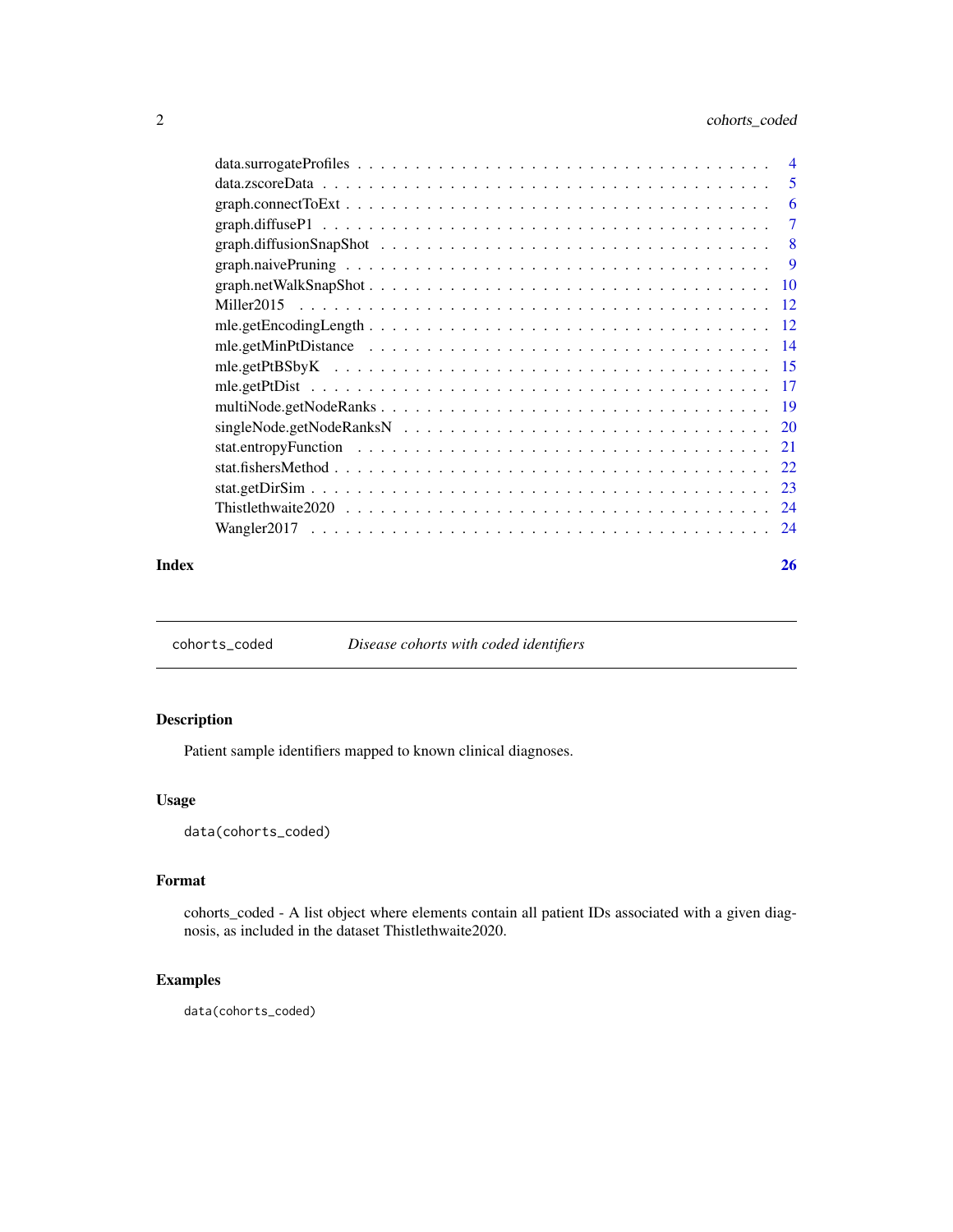<span id="page-2-0"></span>data.combineData *Combine datasets*

#### Description

Combine datasets

#### Usage

data.combineData(curr\_data, more\_data)

#### Arguments

| curr data | - Current data matrix                             |
|-----------|---------------------------------------------------|
| more_data | - Data matrix you want to combine with curr_data. |

#### Value

combined.data - Combined data matrix.

#### Examples

```
# Row names and column names are required for both input matrices.
curr_data=matrix(rnorm(500), ncol=100)
rownames(curr_data)=sprintf("Feature%d",sample(seq_len(20),
                                nrow(curr_data),replace = FALSE))
colnames(curr_data)=sprintf("Sample%d", seq_len(ncol(curr_data)))
more_data=matrix(rnorm(500), ncol=100)
rownames(more_data)=sprintf("Feature%d",sample(seq_len(20),
                                nrow(curr_data),replace = FALSE))
colnames(more_data) = sprintf("Sample%d", seq_len(ncol(curr_data)))
combined.data = data.combineData(curr_data, more_data)
```
data.imputeData *Impute missing values*

#### Description

Impute missing values as lowest observed value in a reference population

#### Usage

data.imputeData(data, ref)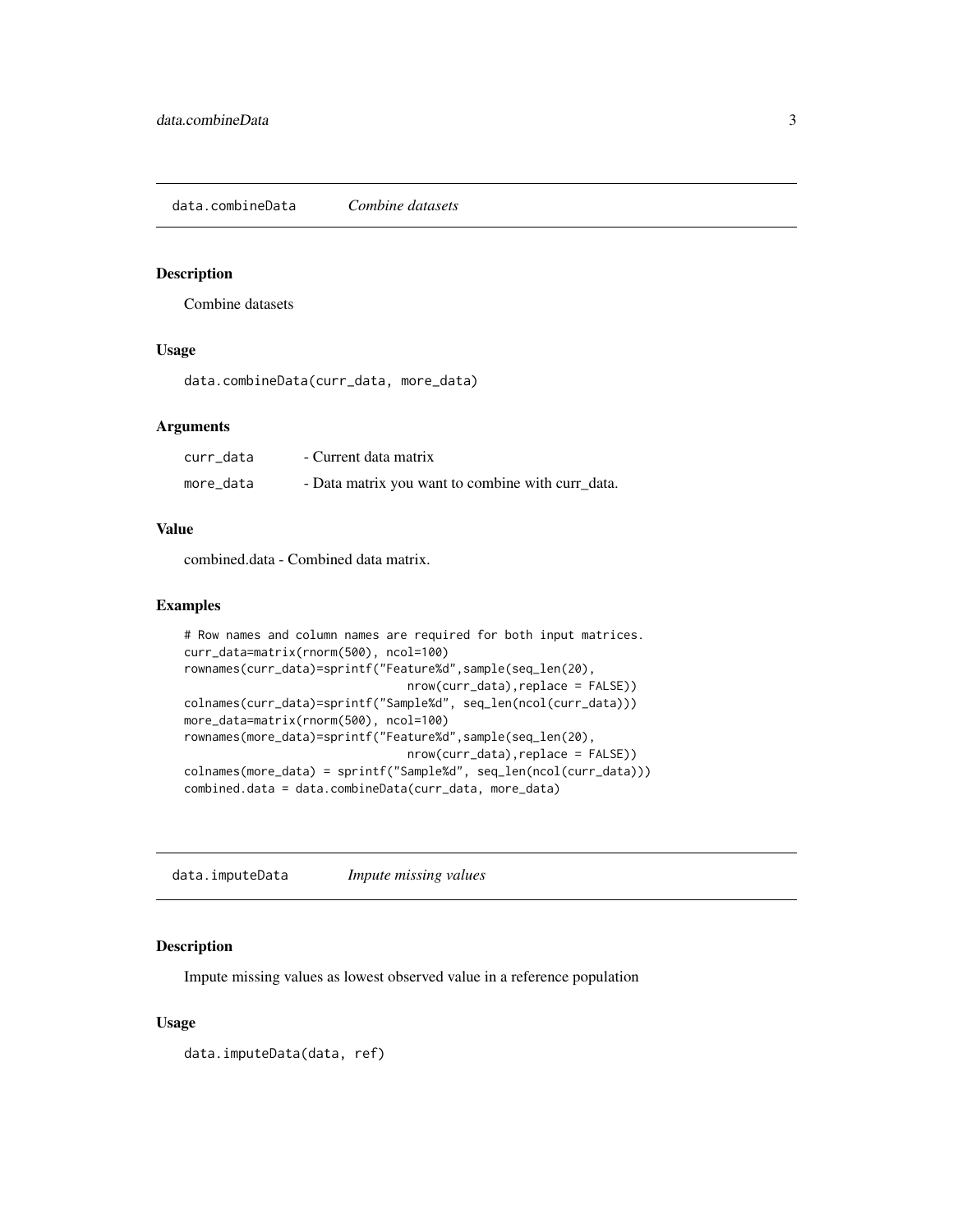#### <span id="page-3-0"></span>Arguments

| data | - Normalized data with some missingness. Data matrix with features as rows,<br>samples as columns.  |
|------|-----------------------------------------------------------------------------------------------------|
| ref  | - Reference sample data with features as rows, samples as columns. Can include<br>some missingness. |

#### Value

imputed.data - Imputed data.

#### Examples

```
data(Thistlethwaite2020)
data_mx = Thistlethwaite2020
# Data with missing values
dt_w_missing_vals = data_mx[1:25,-seq_len(8)]
# Reference data can also have missing values
ref_data = data_mx[1:25,grep("EDTA-REF", colnames(data_mx))]
fil.rate = apply(ref_data, 1, function(i) sum(is.na(i))/length(i))
# Can only impute data that are found in reference samples
dt_w_missing_vals = dt_w_missing_vals[which(fil.rate<1.0),]
ref\_data = ref\_data[which(fil.rate<1.0),]imputed.data = data.imputeData(dt_w_missing_vals, ref_data)
print(any(is.na(imputed.data)))
```
data.surrogateProfiles

*Generate surrogate profiles*

#### Description

Fill in a data matrix rank with surrogate profiles., when your data is low n, high p.

#### Usage

```
data.surrogateProfiles(data, std = 1, ref_data)
```
#### Arguments

| data     | - Data matrix with observations (e.g., patient samples) as columns, features (e.g.,<br>metabolites or genes) as rows                                     |
|----------|----------------------------------------------------------------------------------------------------------------------------------------------------------|
| std      | - The level of variability (standard deviation) around each observed feature's<br>z-score you want to add to generate the surrogate profiles             |
| ref_data | - Data matrix for healthy control "reference" samples, observations (e.g., patient<br>samples) as columns, features (e.g., metabolites or genes) as rows |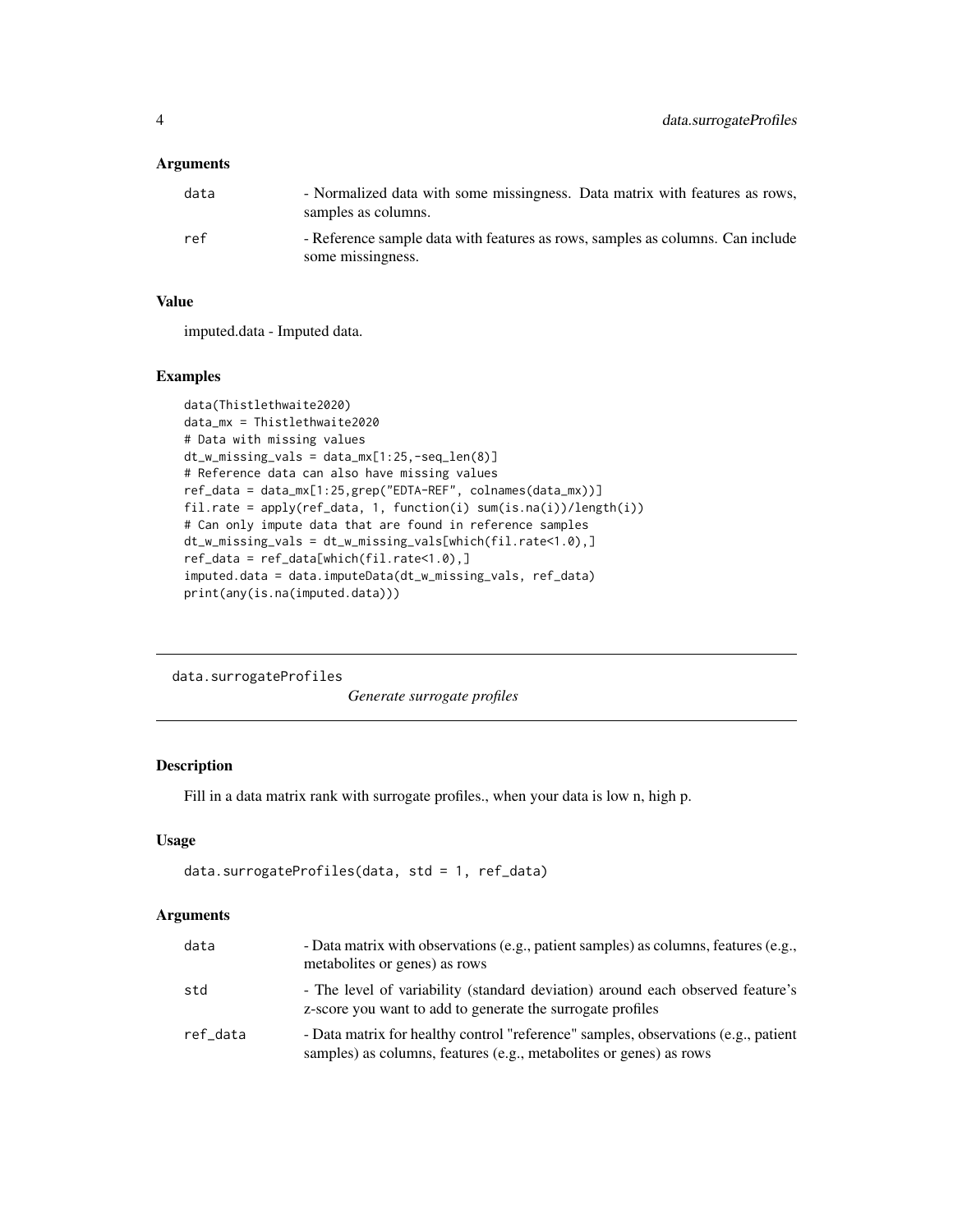#### <span id="page-4-0"></span>data.zscoreData 5

#### Value

data\_mx\_surr - Data matrix with added surrogate profiles

#### Examples

```
data("Miller2015")
data_mx=Miller2015[-1,grep("IEM_", colnames(Miller2015))]
data_mx=apply(data_mx, c(1,2), as.numeric)
diags=unlist(Miller2015["diagnosis",grep("IEM_", colnames(Miller2015))])
refs=data_mx[,which(diags=="No biochemical genetic diagnosis")]
ref_fill=as.numeric(Miller2015$`Times identifed in all 200 samples`[-1])/200
refs2=refs[which(ref_fill>0.8),]
diag_pts=names(diags[which(diags==unique(diags)[1])])
diag_data=data_mx[which(rownames(data_mx) %in% rownames(refs2)),
                    which(colnames(data_mx) %in% diag_pts)]
data_mx_surr=data.surrogateProfiles(data=diag_data, std=1, ref_data=refs2)
```
data.zscoreData *Z-transform available data*

#### Description

The z-transform is meant to work with normalized, imputed metabolomics data

#### Usage

```
data.zscoreData(data, ref)
```
#### Arguments

| data | - Normalized, imputed data. Data matrix includes features as rows, samples as<br>columns.           |
|------|-----------------------------------------------------------------------------------------------------|
| ref  | - Normalized, imputed reference sample data. Data includes features as rows,<br>samples as columns. |

#### Value

zscored.data - Z-transformed data.

```
dis_data = matrix(rexp(500), ncol=100)
rownames(dis_data)=sprintf("Feature%d",seq_len(nrow(dis_data)))
colnames(dis_data)=sprintf("Sample%d",seq_len(ncol(dis_data)))
ref_data = matrix(rexp(500), ncol=100)
rownames(ref_data)=sprintf("Feature%d",seq_len(nrow(ref_data)))
colnames(ref_data)=sprintf("Sample%d",seq_len(ncol(ref_data)))
zscored.data=data.zscoreData(dis_data,ref_data)
```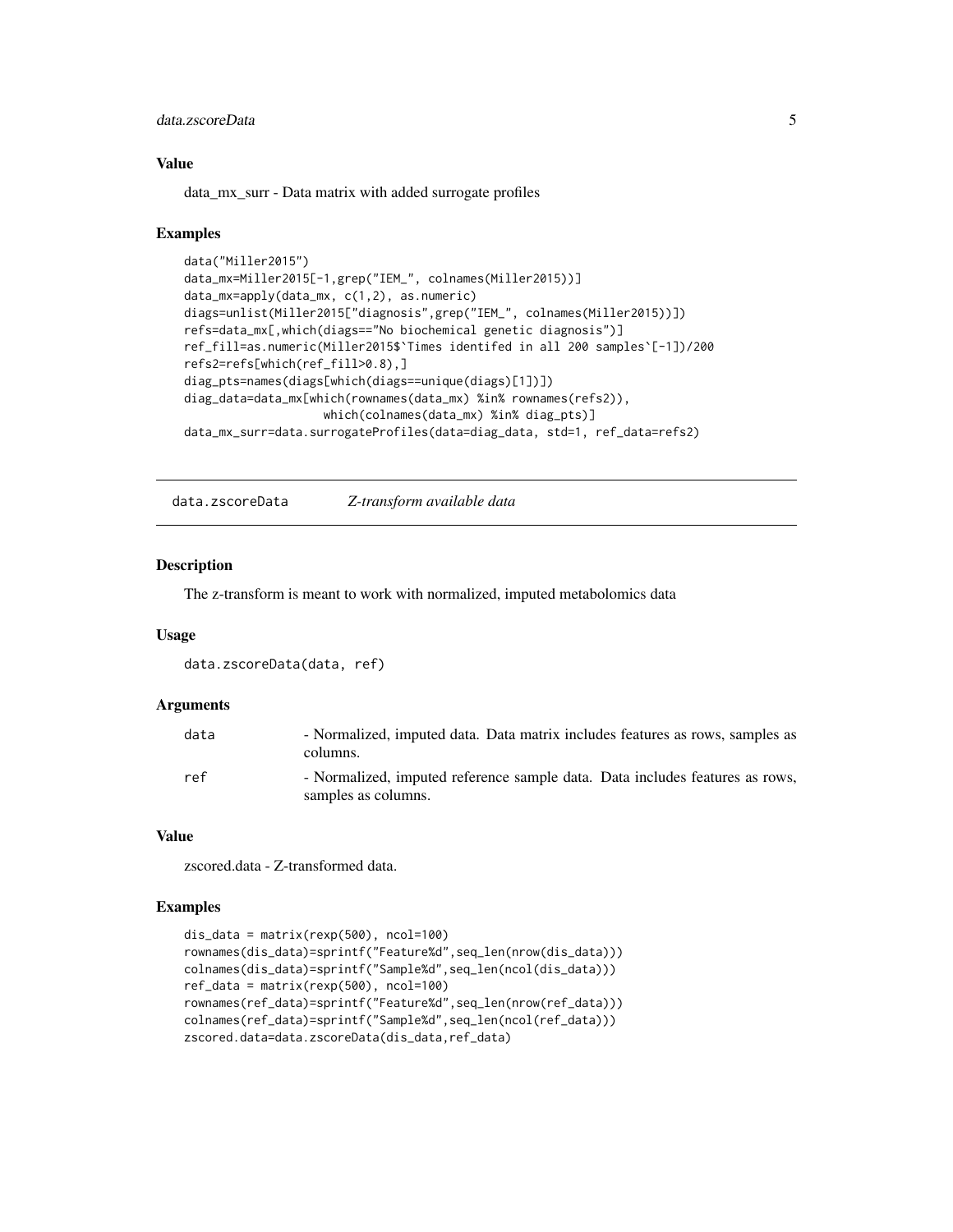<span id="page-5-0"></span>graph.connectToExt *Connect a node to its unvisited "extended" neighbors*

#### Description

Connect a node to its unvisited "extended" neighbors

#### Usage

```
graph.connectToExt(adj_mat, startNode, visitedNodes)
```
#### Arguments

| adj_mat      | - The adjacency matrix that encodes the edge weights for the network.                    |
|--------------|------------------------------------------------------------------------------------------|
| startNode    | - The node most recently visited by the network walker, from which p1 gets<br>dispersed. |
| visitedNodes | - The history of previous draws in the node ranking sequence.                            |

#### Value

adj matAfter - The adjacency matrix where the startNode is now connected to its unvisited "extended" neighbors. An extended neighbor is the neighbor of a neighbor.

```
adj\_mat = rbind(c(0, 2, 1, 0, 0, 0, 0), # Ac(2,0,1,0,0,0,0), # B
                   c(1, 0, 0, 1, 0, 0, 0), # C
                   c(\emptyset, \emptyset, 1, \emptyset, 2, \emptyset, \emptyset), # D
                   c(0,0,0,2,0,2,1),# E
                   c(\emptyset, \emptyset, \emptyset, 1, 2, \emptyset, 1), # F
                   c(\emptyset, \emptyset, \emptyset, \emptyset, 1, 1, \emptyset) # G
                   )
rownames(adj_mat) = c("A", "B", "C", "D", "E", "F", "G")
colnames(adj_mat) = c("A", "B", "C", "D", "E", "F", "G")ig = graph.adjacency(as.matrix(adj_mat), mode="undirected",weighted=TRUE)
G=vector(mode="list", length=7)
G[seq\_len(length(G))] = 0names(G) = c("A", "B", "C", "D", "E", "F", "G")startNode = "A"
visitedNodes = c("B", "C")
coords = layout.fruchterman.reingold(ig)
V(ig)$x = coords[,1]
V(ig)$y = coords[,2]
adj_matAfter = graph.connectToExt(adj_mat, startNode, visitedNodes)
```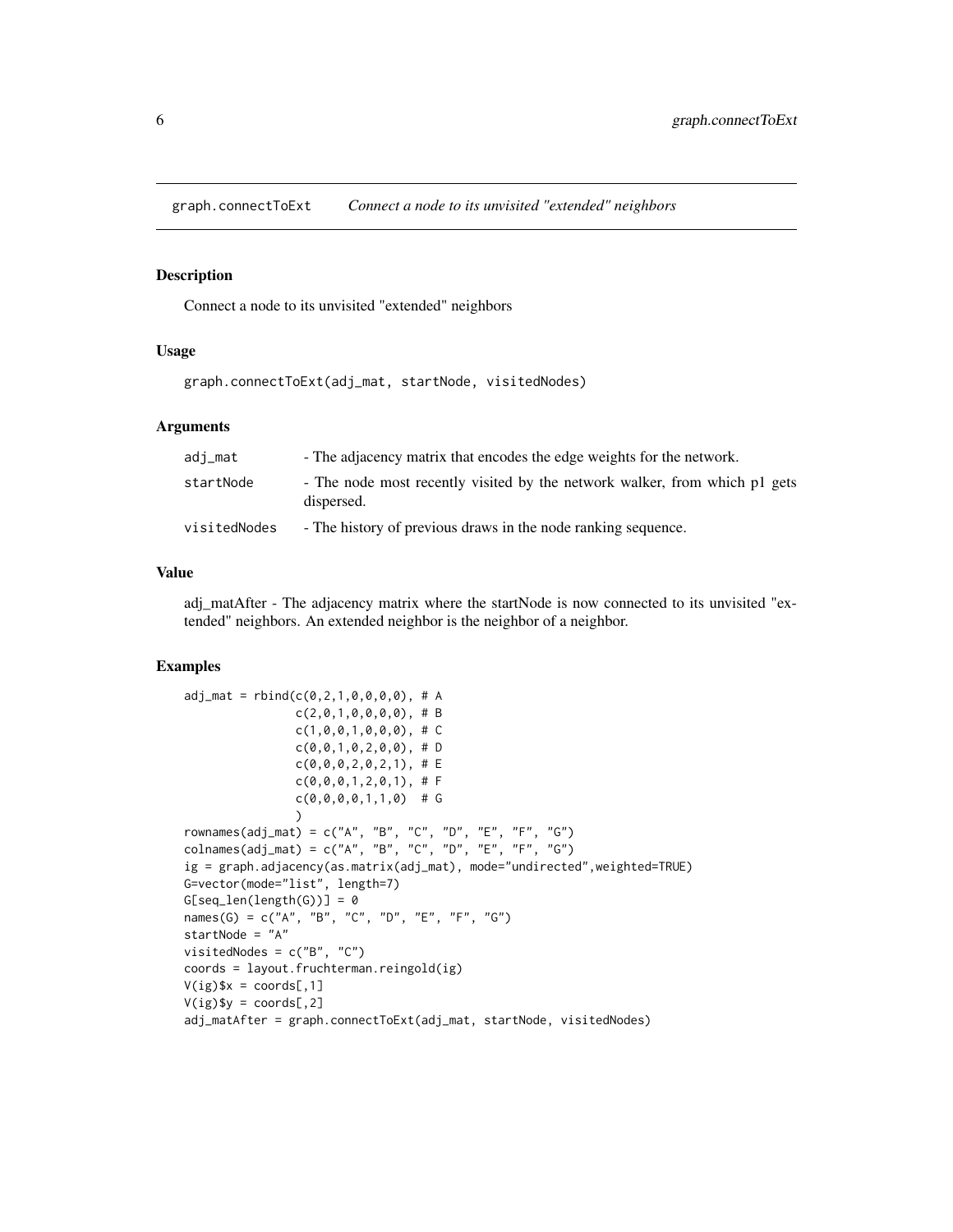<span id="page-6-0"></span>

#### Description

Recursively diffuse probability from a starting node based on the connectivity of the network, representing the likelihood that a variable is most influenced by a perturbation in the starting node.

#### Usage

```
graph.diffuseP1(p1,sn,G,vNodes,thresholdDiff,adj_mat,verbose=FALSE,
                        out_dir="",r_level=1,coords=NULL)
```
#### Arguments

| p <sub>1</sub> | - The probability being dispersed from the starting node, sn, which is preferen-<br>tially distributed between network nodes by the probability diffusion algorithm<br>based solely on network connectivity. |
|----------------|--------------------------------------------------------------------------------------------------------------------------------------------------------------------------------------------------------------|
| sn             | - "Start node", or the node most recently visited by the network walker, from<br>which p1 gets dispersed.                                                                                                    |
| G              | - A list of probabilities, with names of the list being the node names in the<br>network.                                                                                                                    |
| vNodes         | - "Visited nodes", or the history of previous draws in the node ranking sequence.                                                                                                                            |
| thresholdDiff  | - When the probability diffusion algorithm exchanges this amount (threshold-<br>Diff) or less between nodes, the algorithm returns up the call stack.                                                        |
| adj_mat        | - The adjacency matrix that encodes the edge weights for the network, G.                                                                                                                                     |
| verbose        | - If debugging or tracking a diffusion event, verbose=TRUE will activate print<br>statements. Default is FALSE.                                                                                              |
| out_dir        | - If specified, a image sequence will generate in the output directory specified.                                                                                                                            |
| r_level        | - "Recursion level", or the current depth in the call stack caused by a recursive<br>algorithm. Only relevant if out_dir is specified.                                                                       |
| coords         | - The x and y coordinates for each node in the network, to remain static between<br>images. Only relevant if out_dir is specified.                                                                           |

#### Value

G - A list of returned probabilities after the diffusion of probability has truncated, with names of the list being the node names in the network.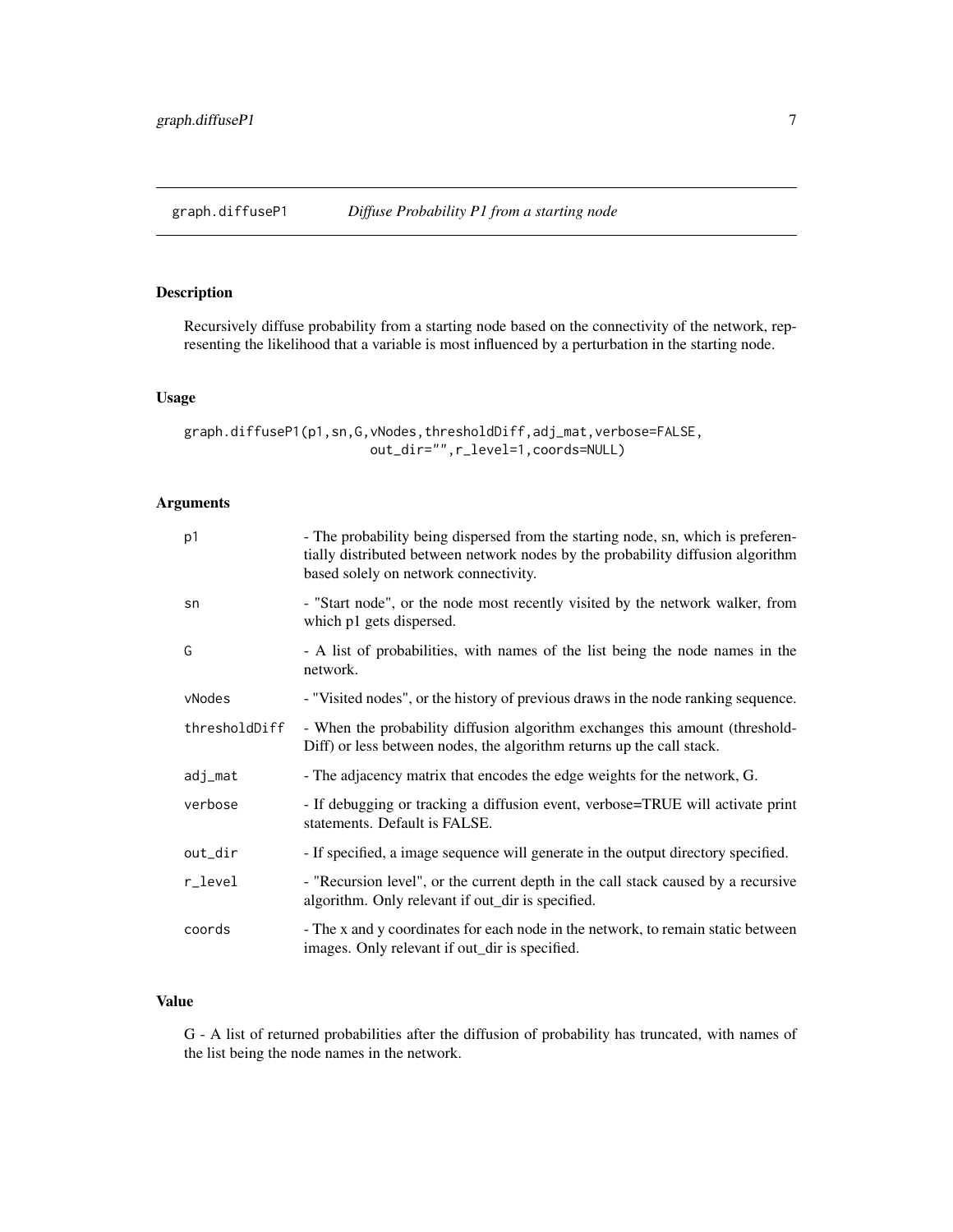#### Examples

```
# Read in any network via its adjacency matrix
adj_mat=rbind(c(0,1,2,0,0,0,0,0,0), #A's neighbors
                c(1,0,3,0,0,0,0,0,0), #B's neighbors
                c(2,3,0,0,1,0,0,0,0), #C's neighbors
                c(0,0,0,0,0,0,1,1,0), #D's neighbors
                c(0,0,1,0,0,1,0,0,0), #E's neighbors
                c(0,0,0,0,1,0,0,0,0), #F's neighbors
                c(0,0,0,1,0,0,0,1,0), #G's neighbors
                c(0,0,0,1,0,0,1,0,0), #H's neighbors
                c(0,0,0,0,0,0,0,0,0) #I's neighbors
                )
rownames(adj_mat)=c("A","B","C","D","E","F","G","H","I")
colnames(adj_mat)=c("A","B","C","D","E","F","G","H","I")
G=vector(mode="list", length=ncol(adj_mat))
names(G)=colnames(adj_mat)
G=lapply(G, function(i) i[[1]]=0)
probs_afterCurrDraw=graph.diffuseP1(p1=1.0, sn=names(G)[1], G=G,
                                    vNodes=names(G)[1],
                                    thresholdDiff=0.01, adj_mat, TRUE)
```
graph.diffusionSnapShot

*Capture the current state of probability diffusion*

#### Description

Recursively diffuse probability from a starting node based on the connectivity in a network, G, where the probability represents the likelihood that a variable will be influenced by a perturbation in the starting node.

#### Usage

```
graph.diffusionSnapShot(adj_mat,G,output_dir,p1,startNode,
                                visitedNodes,recursion_level,coords)
```
#### Arguments

| adj_mat    | - The adjacency matrix that encodes the edge weights for the network, G.                                                                                                                                          |
|------------|-------------------------------------------------------------------------------------------------------------------------------------------------------------------------------------------------------------------|
| G          | - A list of probabilities, with names of the list being the node names in the<br>network.                                                                                                                         |
| output_dir | - The local directory at which you want still PNG images to be saved.                                                                                                                                             |
| p1         | - The probability being dispersed from the starting node, startNode, which is<br>preferentially distributed between network nodes by the probability diffusion<br>algorithm based solely on network connectivity. |
| startNode  | - The first variable drawn in the node ranking, from which p1 gets dispersed.                                                                                                                                     |

<span id="page-7-0"></span>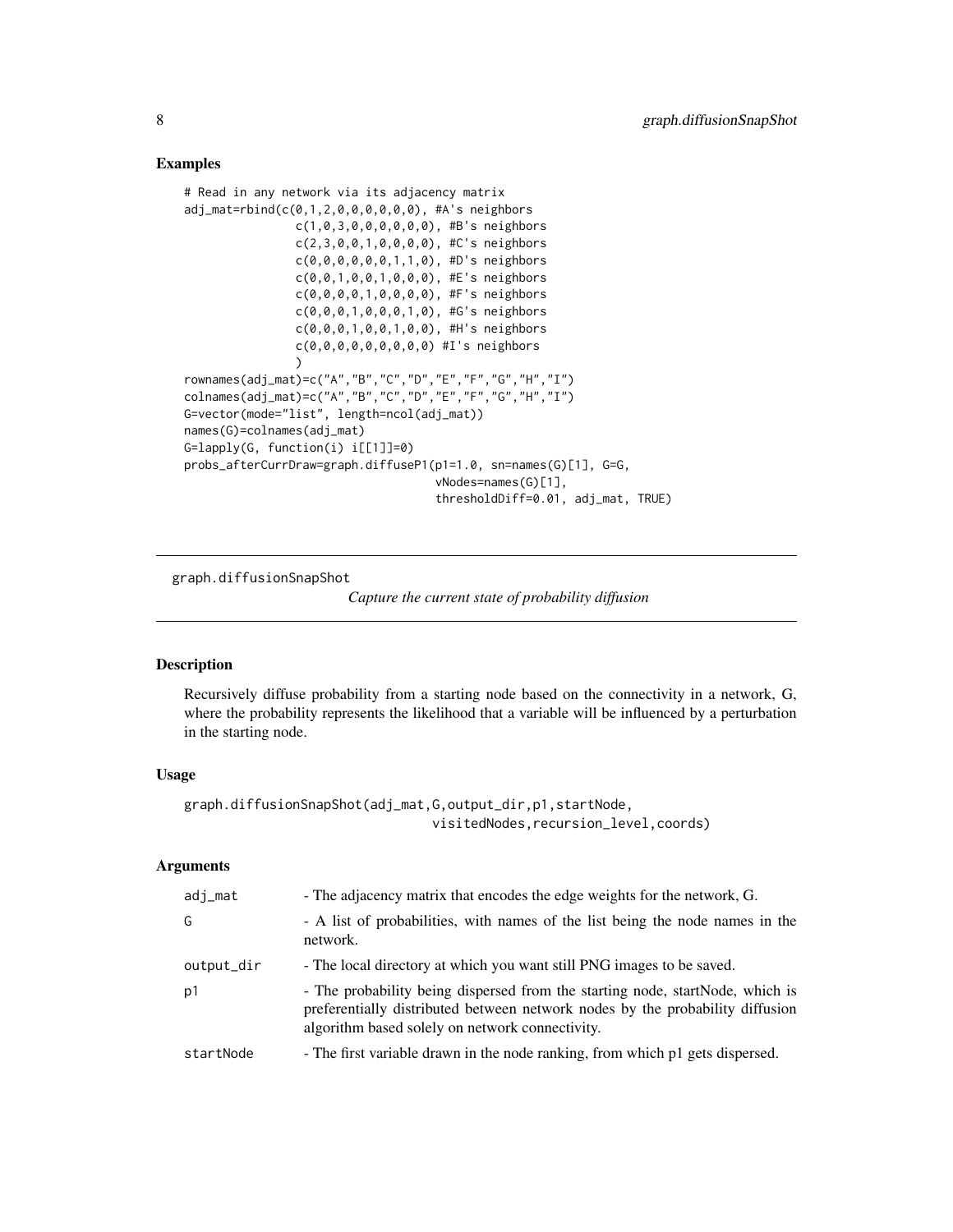<span id="page-8-0"></span>

| visitedNodes    | - A character vector of node names, storing the history of previous draws in the<br>node ranking. |
|-----------------|---------------------------------------------------------------------------------------------------|
| recursion_level |                                                                                                   |
|                 | - The current depth in the call stack caused by a recursive algorithm.                            |
| coords          | - The x and y coordinates for each node in the network, to remain static between<br>images.       |

#### Value

0

#### Examples

```
# 7 node example graph illustrating diffusion of probability based on
# network connectivity.
adj_mat = rbind(c(0, 2, 1, 0, 0, 0, 0), # Ac(2,0,1,0,0,0,0), # B
                   c(1, 0, 0, 1, 0, 0, 0), # C
                   c(\emptyset, \emptyset, 1, \emptyset, 2, \emptyset, \emptyset), # D
                   c(0,0,0,2,0,2,1),# E
                   c(\emptyset, \emptyset, \emptyset, 1, 2, \emptyset, 1), # F
                   c(\emptyset, \emptyset, \emptyset, \emptyset, 1, 1, \emptyset) # G
                   \lambdarownames(adj_mat) = c("A", "B", "C", "D", "E", "F", "G")
colnames(adj_mat) = c("A", "B", "C", "D", "E", "F", "G")ig = graph.adjacency(as.matrix(adj_mat),mode="undirected",weighted=TRUE)
G=vector(mode="list", length=7)
G[seq\_len(length(G))] = 0names(G) = c("A", "B", "C", "D", "E", "F", "G")
coords = layout.fruchterman.reingold(ig)
V(ig)$x = coords[,1]
V(ig)$y = coords[,2]
# Uncomment to run
#graph.diffusionSnapShot(adj_mat,G,getwd(),1.0,"A","A",1,coords)
```
graph.naivePruning *Network pruning for disease-specific network determination*

#### Description

Prune edges from a disease+control "differential" network that also occur in the control-only network.

#### Usage

```
graph.naivePruning(ig_dis, ig_ref)
```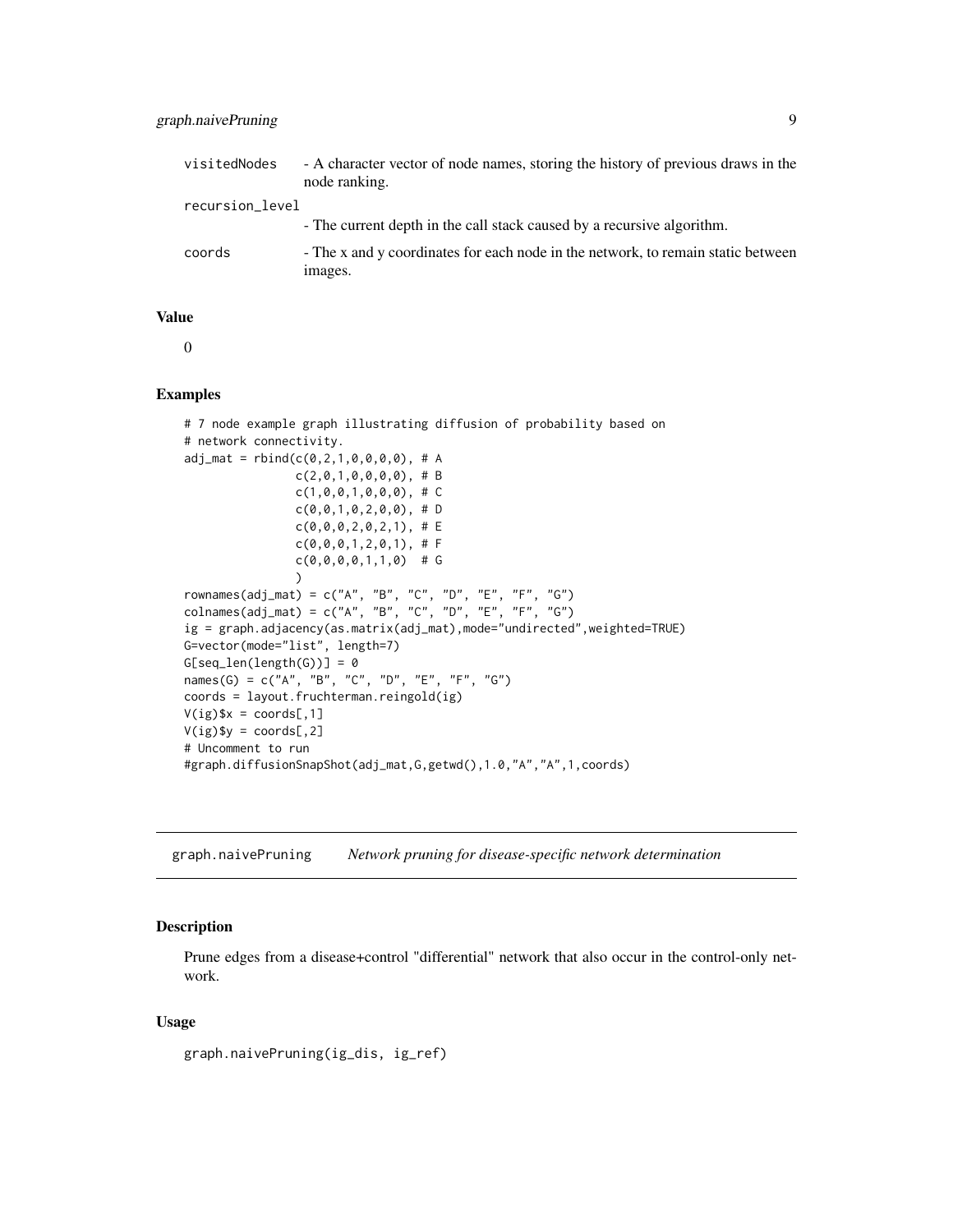#### <span id="page-9-0"></span>**Arguments**

| ig_dis | - The igraph object associated with the disease+reference trained differential<br>network. |
|--------|--------------------------------------------------------------------------------------------|
| ig_ref | - The igraph object associated with the reference-only trained interaction net-<br>work.   |

#### Value

ig pruned - The pruned igraph object of the disease+reference differential network, with reference edges subtracted.

#### **Examples**

```
# Generate a 100 node "disease-control" network
adj_mat=matrix(0, nrow=100, ncol=100)
rows = sample(seq_len(100), 50, replace=TRUE)
cols = sample(seq_len(100), 50, replace=TRUE)
for (i in rows) {for (j in cols){adj_mat[i,j]=rnorm(1,0,1)}}
colnames(adj_mat)=sprintf("Metabolite%d", seq_len(100))
ig_dis = graph.adjacency(adj_mat, mode="undirected", weighted=TRUE)
# Generate a 100 node reference "control-only" network
adj_mat2=matrix(0, nrow=100, ncol=100)
rows2 = sample(seq_len(100), 50, replace=TRUE)
cols2 = sample(seq_len(100), 50, replace=TRUE)
for (i in rows2) {for (j in cols2){adj_mat2[i,j]=rnorm(1,0,1)}}
colnames(adj_mat2)=sprintf("Metabolite%d", seq_len(100))
ig_ref = graph.adjacency(adj_mat2, mode="undirected", weighted=TRUE)
ig_pruned=graph.naivePruning(ig_dis, ig_ref)
```
graph.netWalkSnapShot *Capture the current location of a network walker*

#### Description

A network walker steps towards the node that inherited the highest probability from the last node that it stepped into.

#### Usage

```
graph.netWalkSnapShot(adj_mat,G,output_dir,p1,visitedNodes,S,
                                coords,imgNum=1,useLabels=TRUE)
```
#### Arguments

| adi_mat | - The adjacency matrix that encodes the edge weights for the network, G.                  |
|---------|-------------------------------------------------------------------------------------------|
|         | - A list of probabilities, with names of the list being the node names in the<br>network. |
|         |                                                                                           |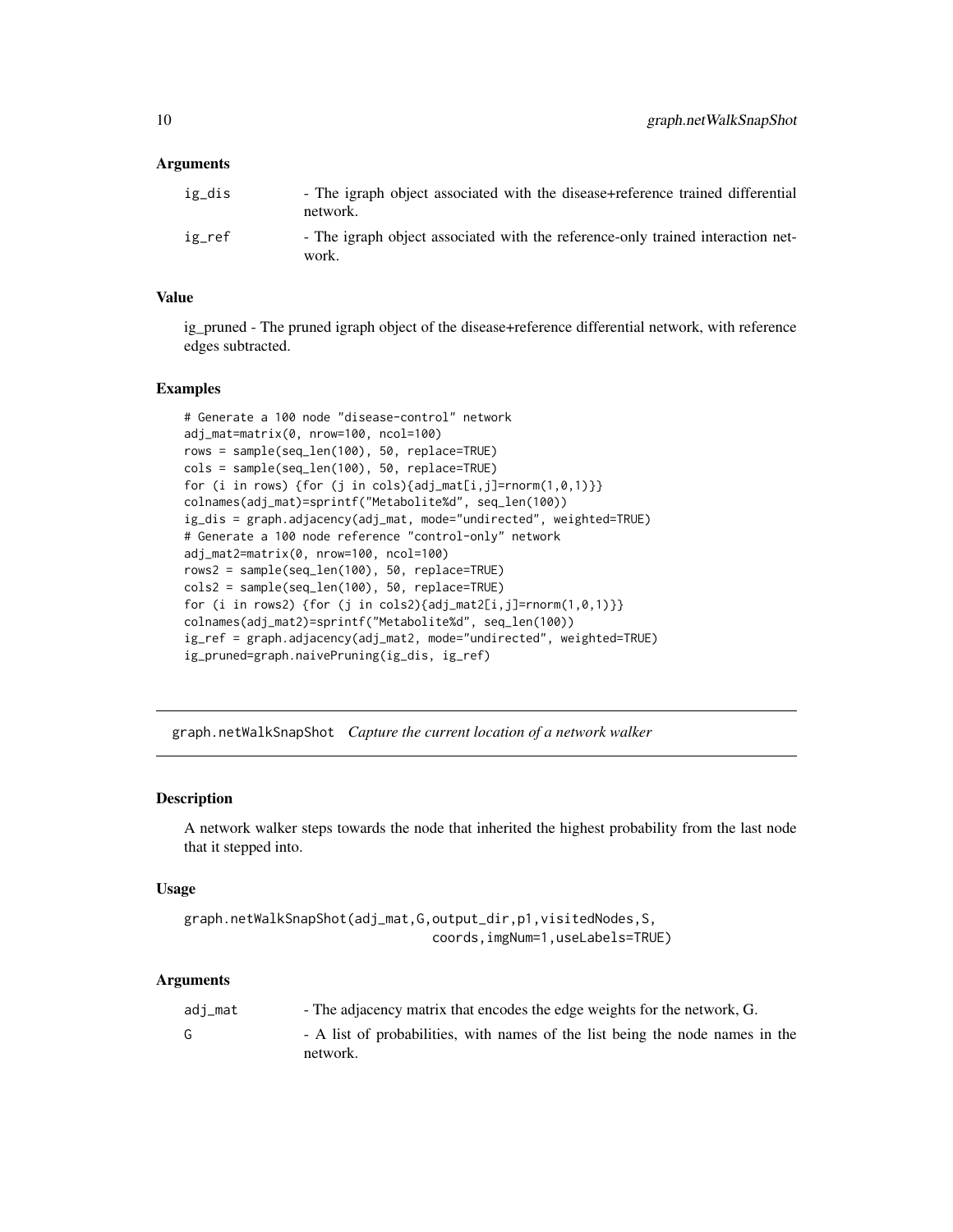| output_dir   | - The local directory at which you want still PNG images to be saved.                                                                                                                                             |
|--------------|-------------------------------------------------------------------------------------------------------------------------------------------------------------------------------------------------------------------|
| p1           | - The probability being dispersed from the starting node, startNode, which is<br>preferentially distributed between network nodes by the probability diffusion<br>algorithm based solely on network connectivity. |
| visitedNodes | - A character vector of node names, storing the history of previous draws in the<br>node ranking.                                                                                                                 |
| S            | - A character vector of node names in the subset you want the network walker<br>to find.                                                                                                                          |
| coords       | - The x and y coordinates for each node in the network, to remain static between<br>images.                                                                                                                       |
| imgNum       | - The image number for this snapshot. If images are being generated in a se-<br>quence, this serves as an iterator for file naming.                                                                               |
| useLabels    | - If TRUE, node names will display next to their respective nodes in the network.<br>If FALSE, node names will not display.                                                                                       |

#### Value

0

```
# 7 node example graph illustrating diffusion of probability based on network
# connectivity
adj_mat = rbind(c(0, 2, 1, 0, 0, 0, 0), # Ac(2,0,1,0,0,0,0), # B
                  c(1, 0, 0, 1, 0, 0, 0), # C
                  c(\emptyset, \emptyset, 1, \emptyset, 2, \emptyset, \emptyset), # D
                  c(\emptyset, \emptyset, \emptyset, 2, \emptyset, 2, 1), # E
                  c(0,0,0,1,2,0,1), # F
                  c(\emptyset, \emptyset, \emptyset, \emptyset, 1, 1, \emptyset) # G
                  \lambdarownames(adj_mat) = c("A", "B", "C", "D", "E", "F", "G")
colnames(adj_mat) = c("A", "B", "C", "D", "E", "F", "G")
ig = graph.adjacency(as.matrix(adj_mat), mode="undirected", weighted=TRUE)
G=vector(mode="list", length=7)
G[seq\_len(length(G))] = 0names(G) = c("A", "B", "C", "D", "E", "F", "G")
S = c("A", "C")coords = layout.fruchterman.reingold(ig)
# Uncomment to run
#graph.netWalkSnapShot(adj_mat,G,output_dir=getwd(),p1=1.0,
# "A",S,coords,1,TRUE)
```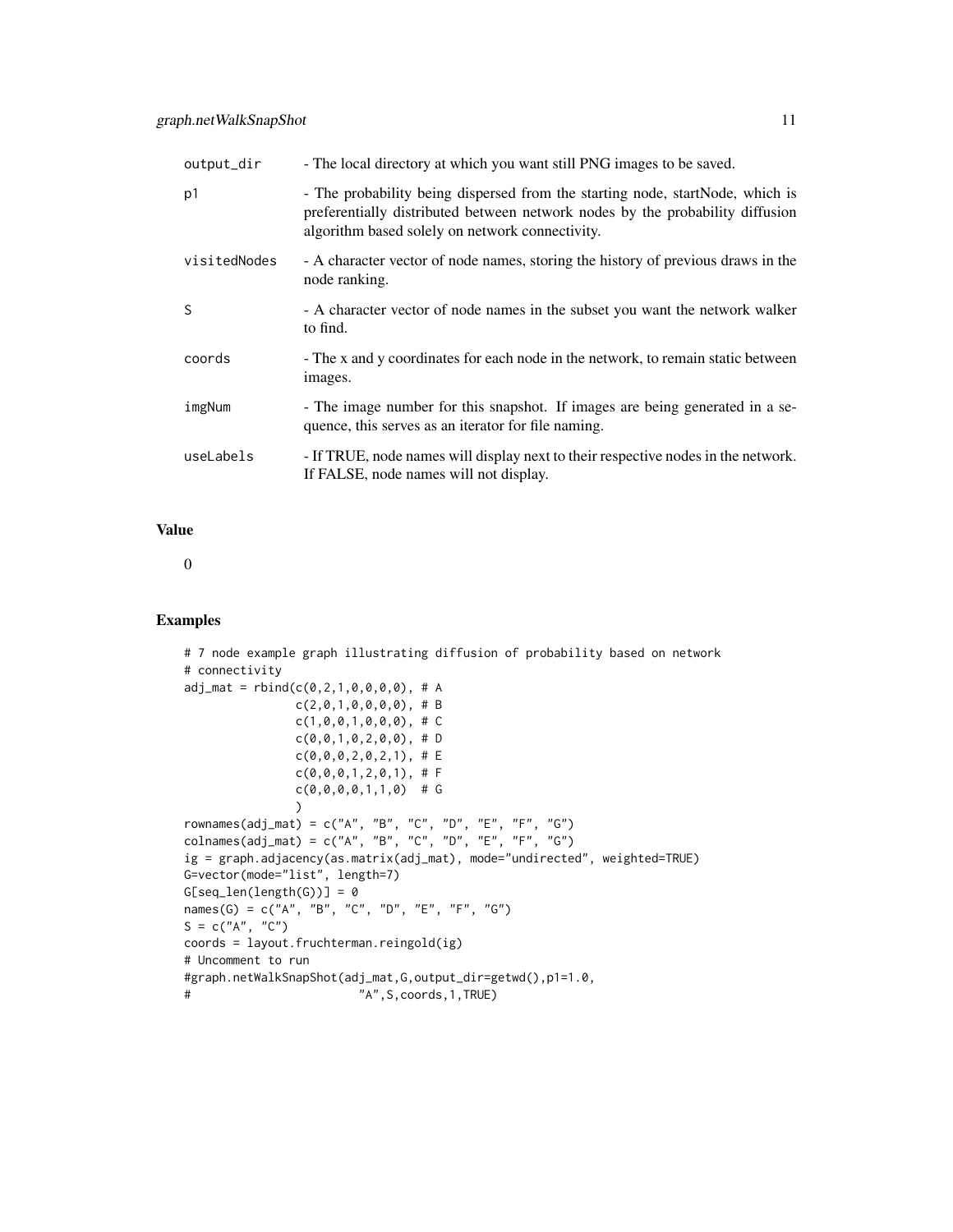<span id="page-11-0"></span>

#### **Description**

Untargeted metabolomic analysis for the clinical screening of inborn errors of metabolism. Global metabolic profiling obtained by untargeted mass spectrometry-based metabolomic platform for the detection of novel and known inborn errors of metabolism. This untargeted approach collected z-score values for  $\sim$ 1200 unique compounds (including  $\sim$ 500 named human analytes) from human plasma. Data set contains 186 individual plasma samples (118 confirmed inborn errors of metabolism). The outcome describes excellent sensitivity and specificity for the detection of a wide rage of metabolic disorders and identified novel biomarkers for some diseases.

#### Usage

data(Miller2015)

#### Format

Miller2015 - The data frame with 1203 metabolite features as rows, and 186 untargeted metabolomics patient samples as columns, alongside 16 metabolite annotations. The first row also provides the biochemical diagnosis confirmed for each patient sample.

#### Source

Supporting Information: jimd1029-sup-0001.xls [\(Dataset\)](https://tinyurl.com/yypsbghe)

#### References

Miller et al. (2015). Untargeted metabolomic analysis for the clinical screening of inborn errors of metabolism. J Inherit Metab Dis, 38: 1029–1039. [\(Article\)](https://doi.org/10.1007/s10545-015-9843-7)

#### Examples

data(Miller2015)

mle.getEncodingLength *Minimum encoding length*

#### **Description**

This function calculates the mininmum encoding length associated with a subset of variables given a background knowledge graph.

#### Usage

```
mle.getEncodingLength(bs, pvals, ptID, G)
```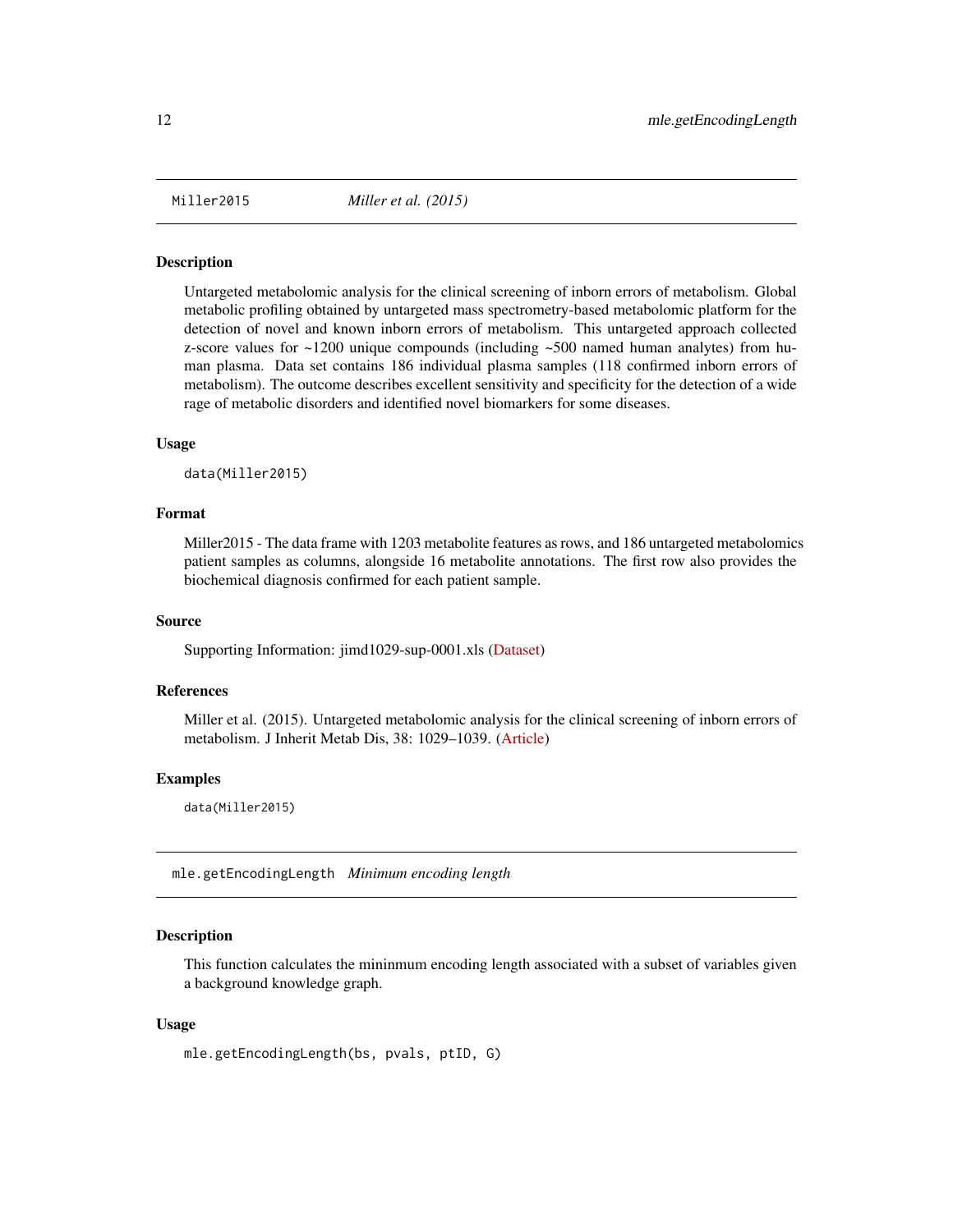#### Arguments

| bs    | - A list of bitstrings associated with a given patient's perturbed variables.                                         |
|-------|-----------------------------------------------------------------------------------------------------------------------|
| pvals | - The matrix that gives the perturbation strength significance for all variables<br>(columns) for each patient (rows) |
| ptID  | - The row name in data. pvals corresponding to the patient you specifically want<br>encoding information for.         |
| G     | - A list of probabilities with list names being the node names of the background<br>graph.                            |

#### Value

df - a data.frame object, for every bitstring provided in bs input parameter, a row is returned with the following data: the patientID; the bitstring evaluated where T denotes a hit and 0 denotes a miss; the subsetSize, or the number of hits in the bitstring; the individual p-values associated with the variable's perturbations, delimited by '/'; the combined p-value of all variables in the set using Fisher's method; Shannon's entropy, IS.null; the minimum encoding length IS.alt; and IS.null-IS.alt, the d.score.

```
# Identify the most significantly connected subset for a given patients'
# perturbations, given the network G
data("Miller2015")
data_mx = Miller2015[-c(1,grep("x - ",rownames(Miller2015))),
                        grep("IEM", colnames(Miller2015))]
data_m x = apply(data_m x, c(1,2), as.numeric)data_pval=t(apply(data_mx,c(1,2),
                    function(i)2*pnorm(abs(i),lower.tail=FALSE)))
# Choose patient #1's (i.e., IEM_1000's) top 5 perturbed metabolites
ptID = colnames(data_mx)[1]
S=rownames(data_mx)[order(abs(data_mx[,which(colnames(data_mx)==ptID)]),
                            decreasing=TRUE)[seq_len(5)]]
# Build a dummy metabolite network for all metabolites in data_mx
adj_mat=matrix(0, nrow=nrow(data_mx), ncol=nrow(data_mx))
rows=sample(seq_len(ncol(adj_mat)), 0.1*ncol(adj_mat))
cols=sample(seq_len(ncol(adj_mat)), 0.1*ncol(adj_mat))
for (i in rows){for (j in cols){adj_mat[i,j]=rnorm(1,mean=0,sd=1)}}
colnames(adj_mat) = rownames(data_mx)
rownames(adj_mat) = rownames(data_mx)
G = vector("numeric", length=ncol(adj_matrix))names(G)=colnames(adj_mat)
ranks = list()for (n in seq_len(length(S))) {
    print(sprintf("%d / %d", n, length(S)))
    ind = which(names(G)=S[n])ranks[[n]]=singleNode.getNodeRanksN(ind,G,p1=0.9,thresholdDiff=0.01,
                                        adj_mat,S,log2(length(G)),FALSE)
}
names(ranks) = S
ptBSbyK = mle.getPtBSbyK(S, ranks)
```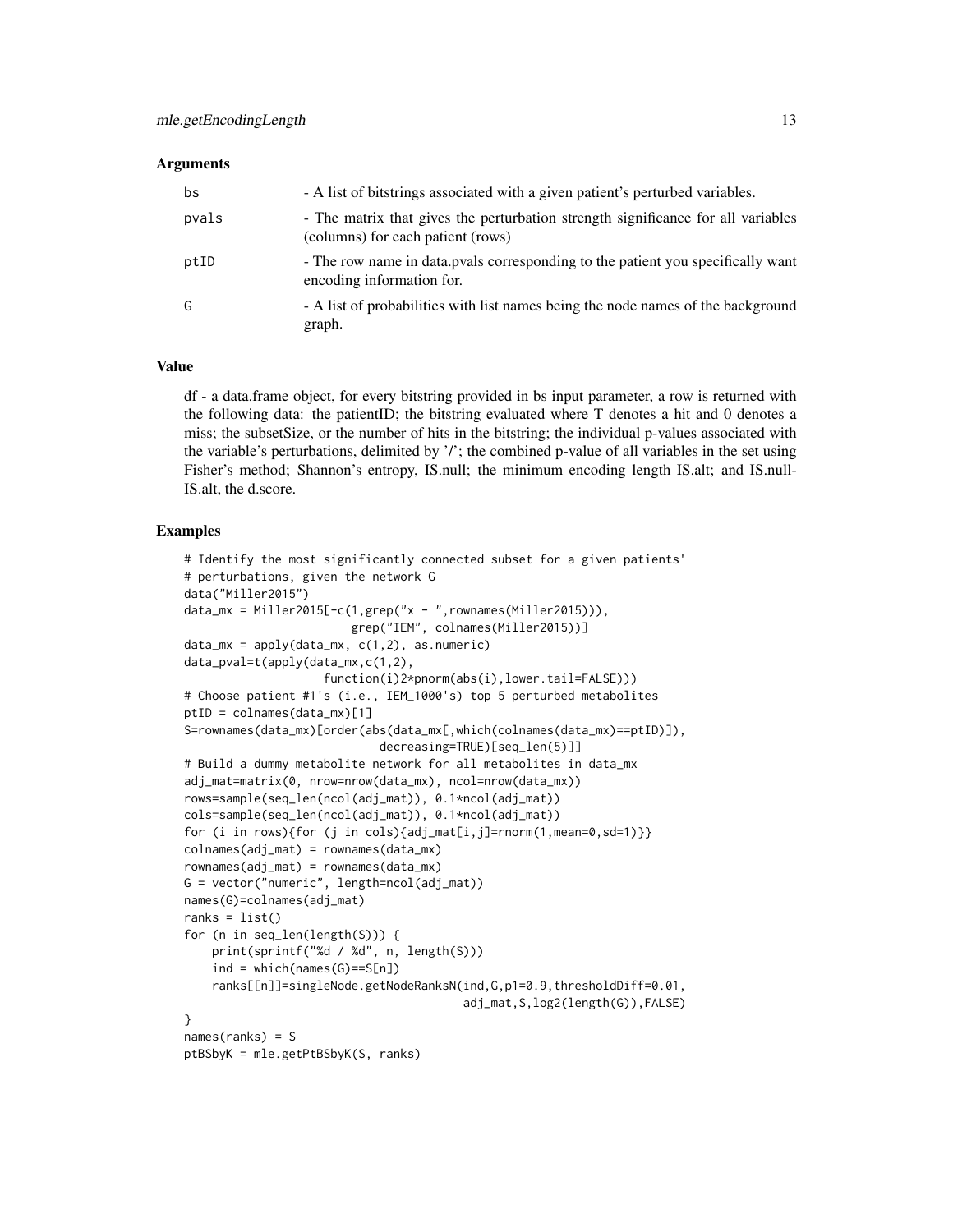```
res = mle.getEncodingLength(ptBSbyK, data_pval, ptID, G)
# Rows with d.scores > 4.32 are of interest. Anything less indicates
# no to weak signal.
res = res[order(res[,"d.score"], decreasing=TRUE),]
print(res)
```
mle.getMinPtDistance *Get minimum patient distances*

#### Description

Given a series of patient distance matrices, return the minimum distance between all pairwise patient comparisons made.

#### Usage

```
mle.getMinPtDistance(allSimMatrices)
```
#### Arguments

allSimMatrices - A list of all similarity matrices, across all k for a given graph, or across many graphs.

#### Value

minPtSim - Pairwise patient distances representing the minimum patient distance observed across several distance matrices.

```
# Get patient distances for the first 2 patients in the Miller 2015 dataset.
data("Miller2015")
data_mx = Miller2015[-c(1,grep("x - ",rownames(Miller2015))),grep("IEM", colnames(Miller2015))]
data_mx = apply(data_mx[, c(1,2)], c(1,2), as.numeric)# Build a network, G
adj_mat = matrix(0, nrow=nrow(data_mx), ncol=nrow(data_mx))
rows = sample(seq_len(ncol(adj_mat)), 0.1*ncol(adj_mat))
cols = sample(seq_len(ncol(adj_mat)), 0.1*ncol(adj_mat))
for(i in rows){for(j in cols){adj_mat[i,j]=rnorm(1,0,1)}}
colnames(adj_mat) = rownames(data_mx)
rownames(adj_mat) = rownames(data_mx)
G = vector("numeric", length=ncol(adj_mat))
names(G)=colnames(adj_mat)
# Look at the top 5 metabolites for each patient.
kmx=5
topMets_allpts = c()for(pt in seq_len(ncol(data_mx))){
    topMets_allpts=c(topMets_allpts,
                    rownames(data_mx)[order(abs(data_mx[,pt]),
```
<span id="page-13-0"></span>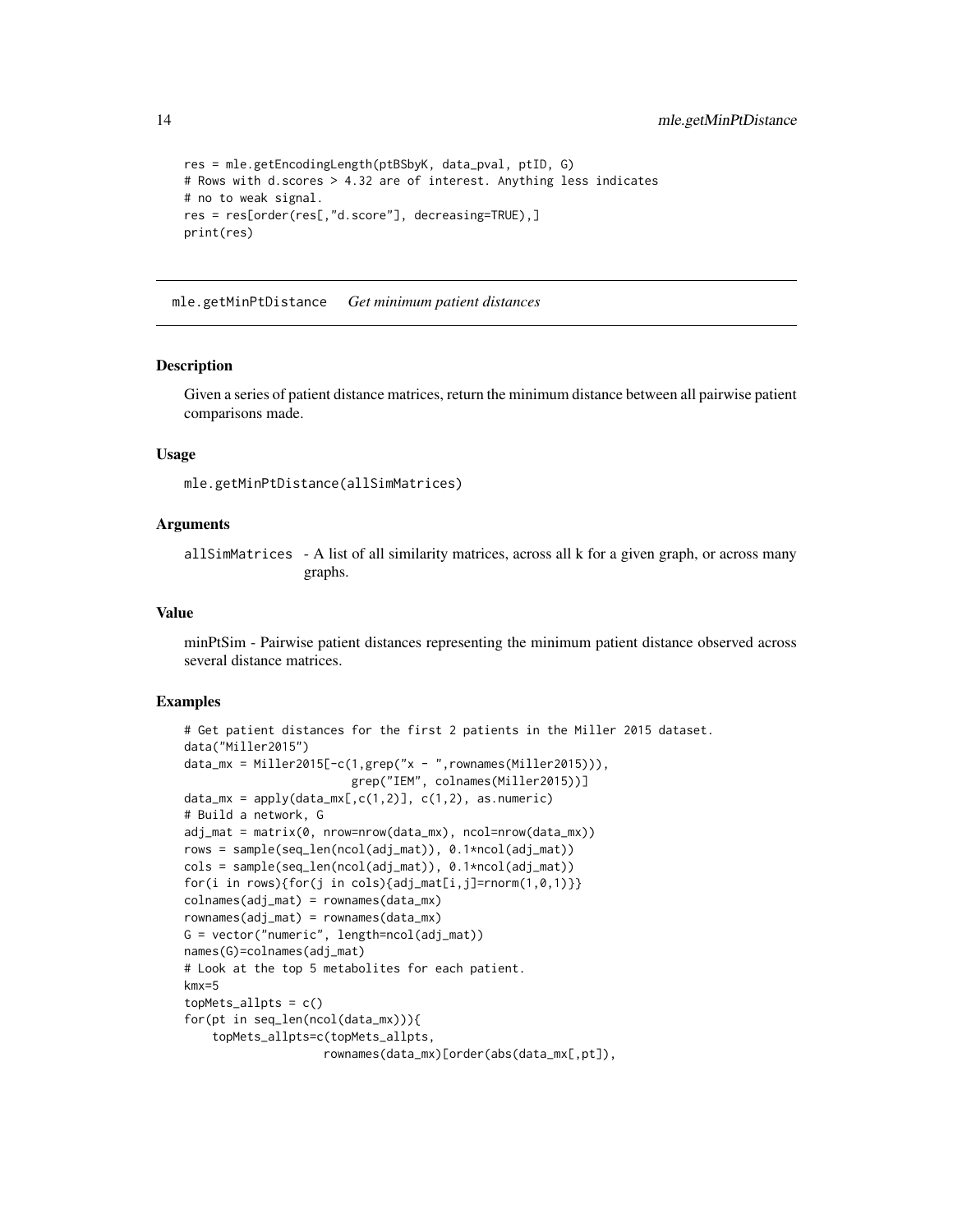```
decreasing=TRUE)[seq_len(kmx)]])
}
topMets_allpts = unique(topMets_allpts)
# Pre-compute node ranks for all metabolites in topMets_allpts for
# faster distance calculations.
ranks = list()for(n in seq_len(length(topMets_allpts))){
    ind=which(names(G)==topMets_allpts[n])
    ranks[[n]]=singleNode.getNodeRanksN(ind,G,0.9,0.01,adj_mat,
                                        topMets_allpts,log2(length(G)))
}
names(ranks) = topMets_allpts
# Also pre-compute patient bitstrings for faster distance calculations.
ptBSbyK = list()
for (pt in seq_len(ncol(data_mx))) {
    S=rownames(data_mx)[order(abs(data_mx[,pt]),
                                decreasing=TRUE)[seq_len(kmx)]]
   ptBSbyK[[pt]]=mle.getPtBSbyK(S, ranks)
}
# Build your results ("res") list object to store patient distances at
# different size k's.
res = list()t = list(ncd=matrix(NA, nrow=ncol(data_mx), ncol=ncol(data_mx)))
rownames(t$ncd) = colnames(data_mx)
colnames(t$ncd) = colnames(data_mx)
for (i in seq_len(kmx)) { res[[i]] = t }
for (pt in seq_len(ncol(data_mx))) {
   print(pt)
   ptID = colnames(data_mx)[pt]
    for (pt2 in pt:ncol(data_mx)) {
        ptID2 = colnames(data_mx)[pt2]
        tmp = mle.getPtDist(ptBSbyK[[pt]],ptID,ptBSbyK[[pt2]],ptID2,data_mx,
                            ranks,p1=0.9,thresholdDiff=0.01,adj_mat)
        for (k in seq_len(kmx)) {
            res[[k]]$ncd[ptID, ptID2] = tmp$NCD[k]
            res[[k]]$ncd[ptID2, ptID] = tmp$NCD[k]
        }
    }
}
res_ncd = lapply(res, function(i) i$ncd)
minPtDist = mle.getMinPtDistance(res_ncd)
```
mle.getPtBSbyK *Generate patient-specific bitstrings*

#### Description

This function calculates the bitstrings (1 is a hit; 0 is a miss) associated with a network walker which tries to find all nodes in a given subset, S, in a given network, G.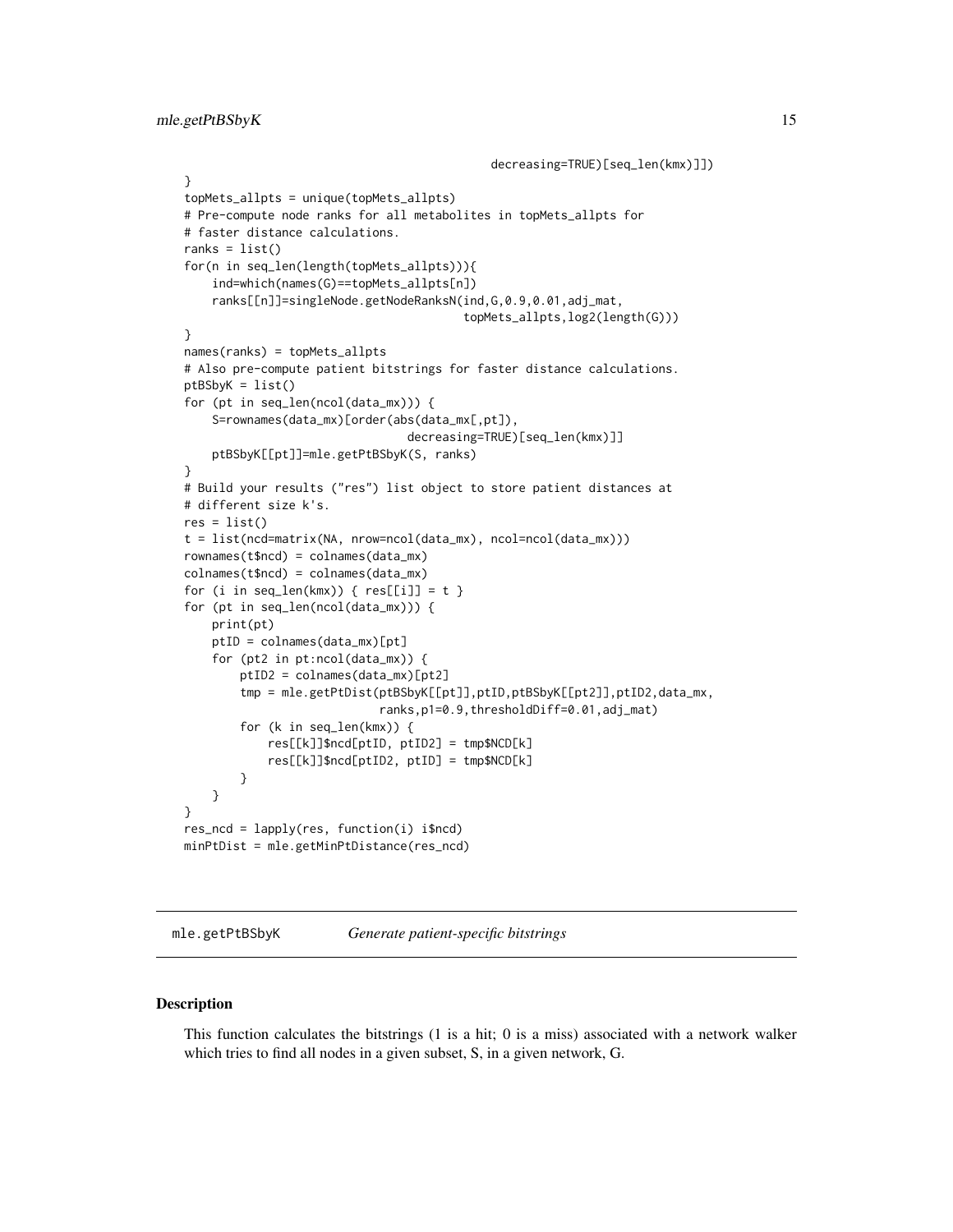#### Usage

```
mle.getPtBSbyK(S, ranks, num.misses = NULL)
```
#### Arguments

| S.         | - A character vector of node names describing the node subset to be encoded.                                   |
|------------|----------------------------------------------------------------------------------------------------------------|
| ranks      | - The list of node ranks calculated over all possible nodes, starting with each<br>node in subset of interest. |
| num.misses | - The number of misses tolerated by the network walker before path truncation<br>occurs.                       |

#### Value

pt.byK - a list of bitstrings, with the names of the list elements the node names of the encoded nodes

```
# Get patient bitstrings for the first 2 patients in the Miller 2015 dataset.
data("Miller2015")
data_mx=Miller2015[-c(1,grep("x - ", rownames(Miller2015))),
                    grep("IEM", colnames(Miller2015))]
data_mx=apply(data_mx[,c(1,2)], c(1,2), as.numeric)
# Build an adjacency matrix for network G
adj_mat=matrix(0, nrow=nrow(data_mx), ncol=nrow(data_mx))
rows=sample(seq_len(ncol(adj_mat)), 0.1*ncol(adj_mat))
cols=sample(seq_len(ncol(adj_mat)), 0.1*ncol(adj_mat))
for(i in rows){for (j in cols){adj_mat[i, j]=rnorm(1,0,1)}}
colnames(adj_mat)=rownames(data_mx)
rownames(adj_mat)=rownames(data_mx)
G=vector("numeric", length=ncol(adj_mat))
names(G)=colnames(adj_mat)
# Look at the top 5 metabolites for each patient.
kmx=5
topMets_allpts=c()
for (pt in seq_len(ncol(data_mx))) {
    topMets_allpts=c(topMets_allpts,
                    rownames(data_mx)[order(abs(data_mx[,pt]),
                                            decreasing=TRUE)[seq_len(kmx)]])}
topMets_allpts=unique(topMets_allpts)
# Use a single-node or multi-node network walker.
# Here we use a single-node network walker.
ranks=list()
for (n in seq_len(length(topMets_allpts))) {
    ind=which(names(G)==topMets_allpts[n])
    ranks[[n]]=singleNode.getNodeRanksN(ind,G,0.9,0.01,adj_mat,
                                        topMets_allpts,log2(length(G)))
}
names(ranks)=topMets_allpts
ptBSbyK=list()
for (pt in seq_len(ncol(data_mx))) {
    S=rownames(data_mx)[order(abs(data_mx[,pt]),
```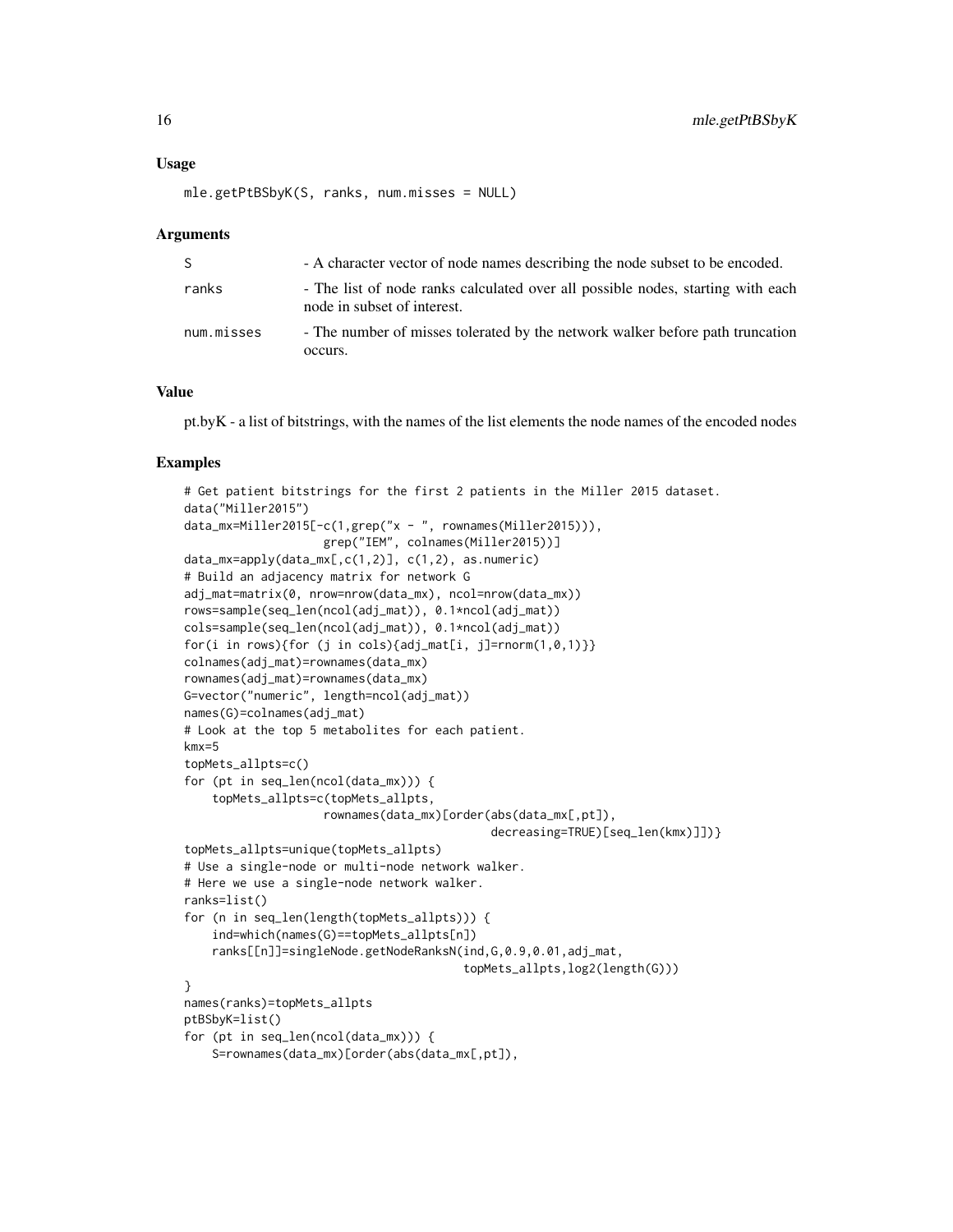#### <span id="page-16-0"></span>mle.getPtDist 17

```
decreasing=TRUE)[seq_len(kmx)]]
   ptBSbyK[[pt]]=mle.getPtBSbyK(S, ranks)
}
```
#### mle.getPtDist *CTDncd: A network-based distance metric.*

#### Description

This function calculates the universal distance between patients, using a mutual information metric, where self-information comes from the minimum encoding length of each patient's encoded modular perturbations in the network.

#### Usage

```
mle.getPtDist(p1.optBS,ptID,p2.optBS,ptID2,data_mx,ranks,p1,
                        thresholdDiff,adj_mat)
```
#### Arguments

| p1.optBS      | - The optimal bitstring associated with patient 1.                                                                                                                                                                                                                                    |
|---------------|---------------------------------------------------------------------------------------------------------------------------------------------------------------------------------------------------------------------------------------------------------------------------------------|
| ptID          | - The identifier associated with patient 1's sample.                                                                                                                                                                                                                                  |
| p2.optBS      | - The optimal bitstring associated with patient 2.                                                                                                                                                                                                                                    |
| ptID2         | - The identifier associated with patient 2's sample.                                                                                                                                                                                                                                  |
| data_mx       | - The matrix that gives the perturbation strength (z-scores) for all variables<br>(columns) for each patient (rows).                                                                                                                                                                  |
| ranks         | - The list of node ranks, starting with each node in patient $1\&2$ 's subsets of<br>interest.                                                                                                                                                                                        |
| p1            | - The probability that is preferentially distributed between network nodes by<br>the probability diffusion algorithm based solely on network connectivity. The<br>remaining probability (i.e., "p0") is uniformally distributed between network<br>nodes, regardless of connectivity. |
| thresholdDiff | - When the probability diffusion algorithm exchanges this amount (threshold-<br>Diff) or less between nodes, the algorithm returns up the call stack.                                                                                                                                 |
| adj_mat       | - The adjacency matrix that encodes the edge weights for the network, G.                                                                                                                                                                                                              |

#### Value

patientDistances - a distance matrix, where row and columns are patient identifiers.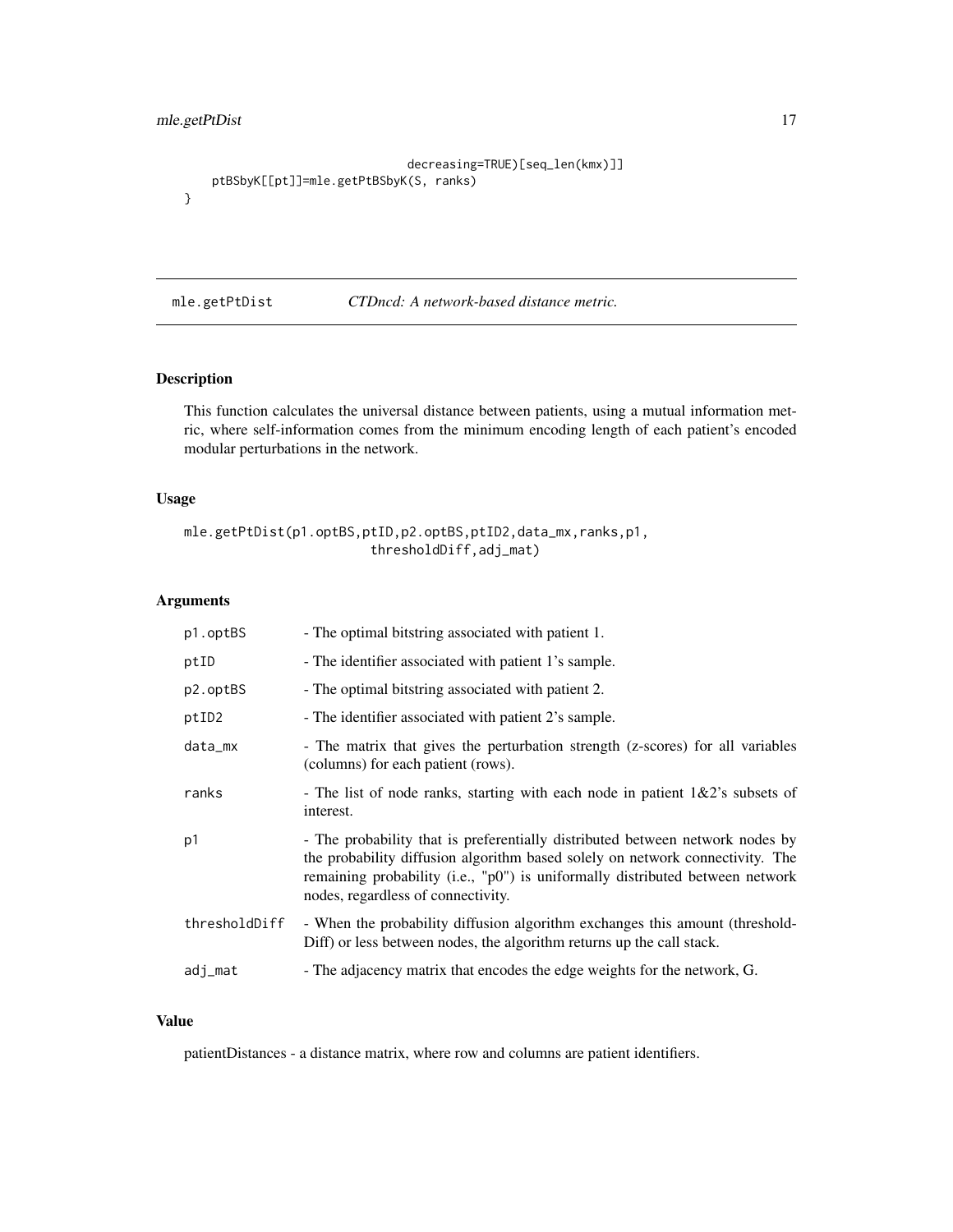```
# Get patient distances for the first 2 patients in the Miller 2015 dataset.
data("Miller2015")
data_mx = Miller2015[-c(1,grep("x - ", rownames(Miller2015))),
                        grep("IEM",colnames(Miller2015))]
data_m x = apply(data_m x[, c(1,2)], c(1,2), as.numeric)# Build a network, G
adj_mat = matrix(0, nrow=nrow(data_mx), ncol=nrow(data_mx))
rows = sample(seq_len(ncol(adj_mat)), 0.1*ncol(adj_mat))
cols = sample(seq_len(ncol(adj_mat)), 0.1*ncol(adj_mat))
for (i in rows) {for (j in cols) {adj\_mat[i,j]}=rnorm(1,mean=0,sd=1)}}
colnames(adj_mat) = rownames(data_mx)
rownames(adj_mat) = rownames(data_mx)
G = vector("numeric", length=ncol(adj_matrix))names(G)=colnames(adj_mat)
# Look at the top 5 metabolites for each patient.
kmx=5
topMets_allpts = c()for (pt in seq_len(ncol(data_mx))) {
    topMets_allpts=c(topMets_allpts,
                    rownames(data_mx)[order(abs(data_mx[,pt]),
                                            decreasing=TRUE)[seq_len(kmx)]])}
topMets_allpts = unique(topMets_allpts)
# Pre-compute node ranks for all metabolites in topMets_allpts
# for faster distance calculations.
ranks = list()for (n in seq_len(length(topMets_allpts))) {
    ind = which(names(G)==topMets_allpts[n])
    ranks[[n]]=singleNode.getNodeRanksN(ind,G,0.9,0.01,adj_mat,
                                        topMets_allpts,log2(length(G)))
}
names(ranks) = topMets_allpts
# Also pre-compute patient bitstrings for faster distance calculations.
ptBSbyK = list()
for (pt in seq_len(ncol(data_mx))) {
    S=rownames(data_mx)[order(abs(data_mx[,pt]),
                                decreasing=TRUE)[seq_len(kmx)]]
   ptBSbyK[[pt]] = mle.getPtBSbyK(S, ranks)
}
# Build your results ("res") list object to store patient distances at
# different size k's.
res = list()t = list(ncd=matrix(NA, nrow=ncol(data_mx), ncol=ncol(data_mx)))
rownames(t$ncd) = colnames(data_mx)
colnames(t$ncd) = colnames(data_mx)
for (i in seq_len(kmx)) { res[[i]] = t }
for (pt in seq_len(ncol(data_mx))) {
   print(pt)
   ptID = colnames(data_mx)[pt]
    for (pt2 in pt:ncol(data_mx)) {
       ptID2 = colnames(data_mx)[pt2]
        tmp=mle.getPtDist(ptBSbyK[[pt]],ptID,ptBSbyK[[pt2]],ptID2,
```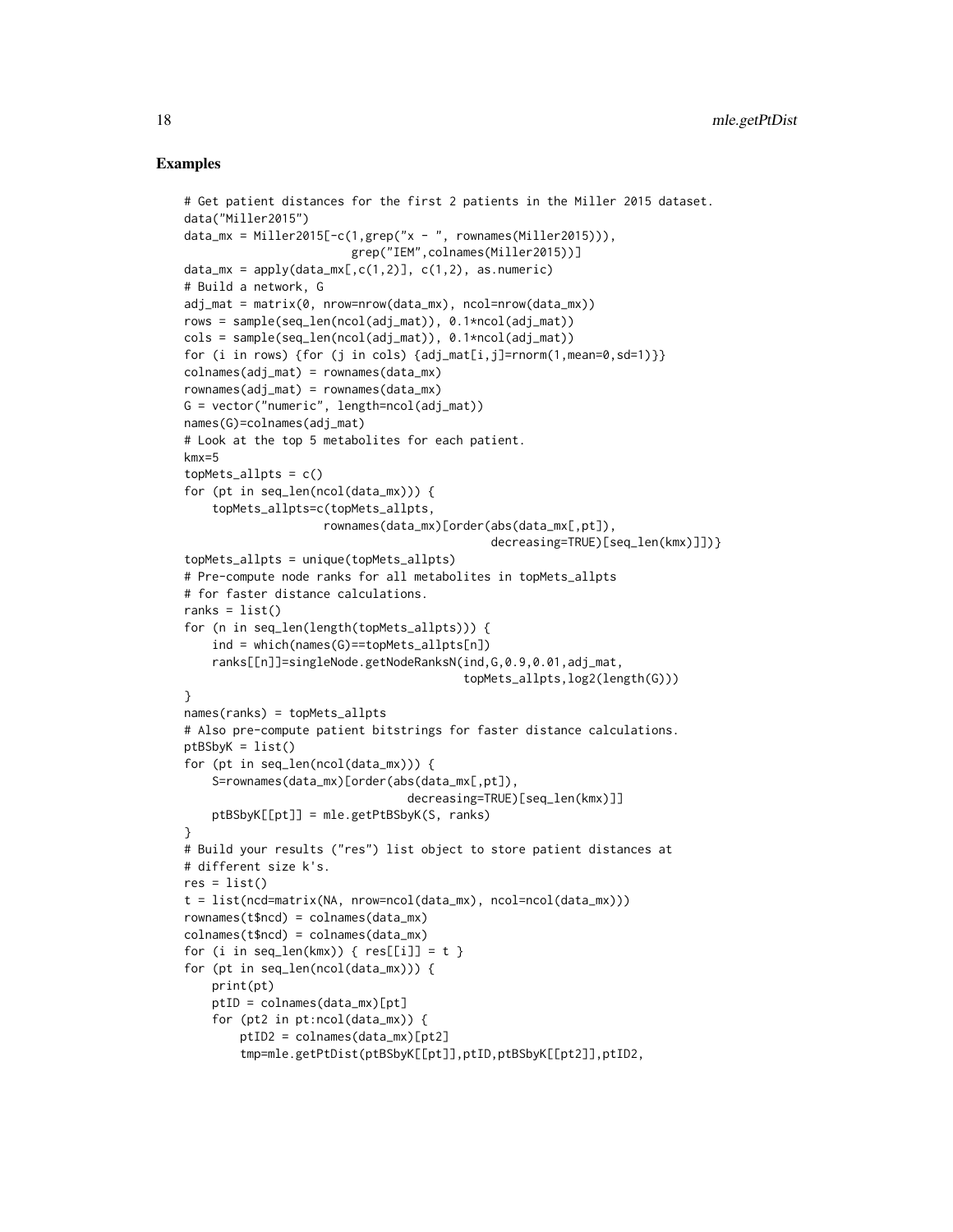```
data_mx,ranks,p1=0.9,thresholdDiff=0.01,adj_mat)
       for (k in seq_len(kmx)) {
            res[[k]]$ncd[ptID, ptID2] = tmp$NCD[k]
            res[[k]]$ncd[ptID2, ptID] = tmp$NCD[k]
       }
   }
}
```
multiNode.getNodeRanks

*Generate multi-node node rankings ("adaptive" walk)*

#### Description

This function calculates the node rankings starting from a given node in a subset of nodes in a given network, G.

#### Usage

```
multiNode.getNodeRanks(S,G,p1,thresholdDiff,adj_mat,num.misses=NULL,
                                verbose=FALSE,out_dir="",useLabels=FALSE,
                                coords=NULL)
```
#### Arguments

| S              | - A character vector of the node names for the subset of nodes you want to<br>encode.                                                                                                                                                                                           |
|----------------|---------------------------------------------------------------------------------------------------------------------------------------------------------------------------------------------------------------------------------------------------------------------------------|
| G              | - A list of probabilities with list names being the node names of the network.                                                                                                                                                                                                  |
| p <sub>1</sub> | - The probability that is preferentially distributed between network nodes by<br>the probability diffusion algorithm based solely on network connectivity. The<br>remaining probability, 1-p1, is uniformally distributed between network nodes,<br>regardless of connectivity. |
| thresholdDiff  | - When the probability diffusion algorithm exchanges this amount or less be-<br>tween nodes, the algorithm returns up the call stack.                                                                                                                                           |
| adj_mat        | - The adjacency matrix that encodes the edge weights for the network, G.                                                                                                                                                                                                        |
| num.misses     | - The number of "misses" the network walker will tolerate before switching to<br>fixed length codes for remaining nodes to be found.                                                                                                                                            |
| verbose        | - If TRUE, print statements will execute as progress is made. Default is FALSE.                                                                                                                                                                                                 |
| out_dir        | - If specified, a image sequence will generate in the output directory specified.                                                                                                                                                                                               |
| useLabels      | - If TRUE, node names will display next to their respective nodes in the network.<br>If FALSE, node names will not display. Only relevant if out_dir is specified.                                                                                                              |
| coords         | - The x and y coordinates for each node in the network, to remain static between<br>images.                                                                                                                                                                                     |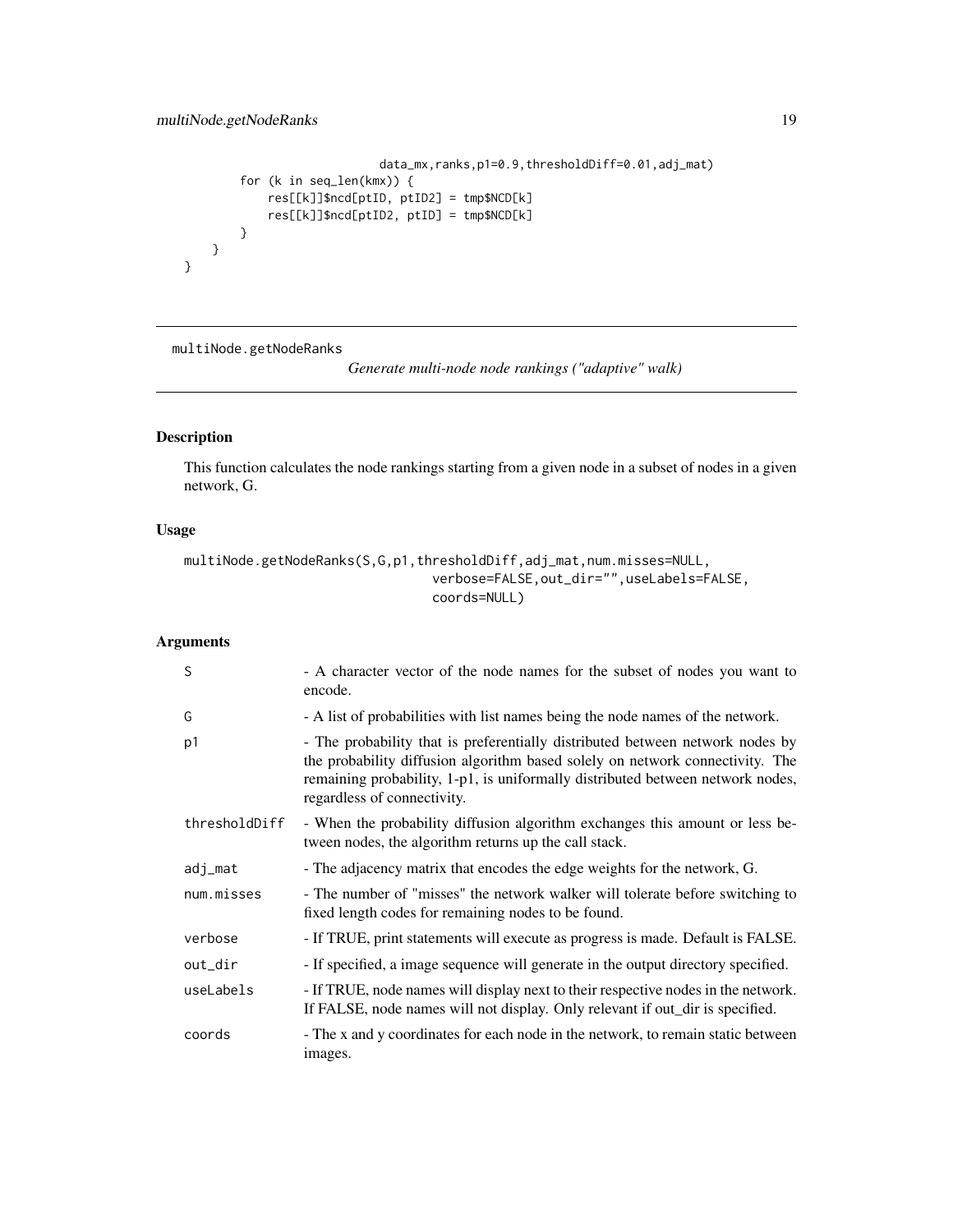#### <span id="page-19-0"></span>Value

ranks - A list of character vectors of node names in the order they were drawn by the probability diffusion algorithm, from each starting node in S.

#### Examples

```
# Read in any network via its adjacency matrix
adj_mat=rbind(c(0,1,2,0,0,0,0,0,0), #A's neighbors
                c(1,0,3,0,0,0,0,0,0), #B's neighbors
                c(2,3,0,0,1,0,0,0,0), #C's neighbors
                c(0,0,0,0,0,0,1,1,0), #D's neighbors
                c(0,0,1,0,0,1,0,0,0), #E's neighbors
                c(0,0,0,0,1,0,0,0,0), #F's neighbors
                c(0,0,0,1,0,0,0,1,0), #G's neighbors
                c(0,0,0,1,0,0,1,0,0), #H's neighbors
                c(0,0,0,0,0,0,0,0,0) #I's neighbors
                )
rownames(adj_mat)=c("A","B","C","D","E","F","G","H","I")
colnames(adj_mat)=c("A","B","C","D","E","F","G","H","I")
G=vector(mode="list", length=ncol(adj_mat))
names(G)=colnames(adj_mat)
S=names(G)[seq_len(3)]
ranks=multiNode.getNodeRanks(S, G, p1=0.9, thresholdDiff=0.01, adj_mat)
```
singleNode.getNodeRanksN

*Generate single-node node rankings ("fixed" walk)*

#### **Description**

This function calculates the node rankings starting from a given perturbed variable in a subset of variables in the network.

#### Usage

```
singleNode.getNodeRanksN(n,G,p1,thresholdDiff,adj_mat,
                                    S=NULL,num.misses=NULL,verbose=FALSE,
                                    out_dir="",useLabels=FALSE,coords=NULL)
```
#### Arguments

| n  | - The index (out of a vector of node names) of the node ranking you want to<br>calculate.                                                                                                                                                                                             |
|----|---------------------------------------------------------------------------------------------------------------------------------------------------------------------------------------------------------------------------------------------------------------------------------------|
| G  | - A list of probabilities with list names being the node names of the network.                                                                                                                                                                                                        |
| p1 | - The probability that is preferentially distributed between network nodes by<br>the probability diffusion algorithm based solely on network connectivity. The<br>remaining probability (i.e., "p0") is uniformally distributed between network<br>nodes, regardless of connectivity. |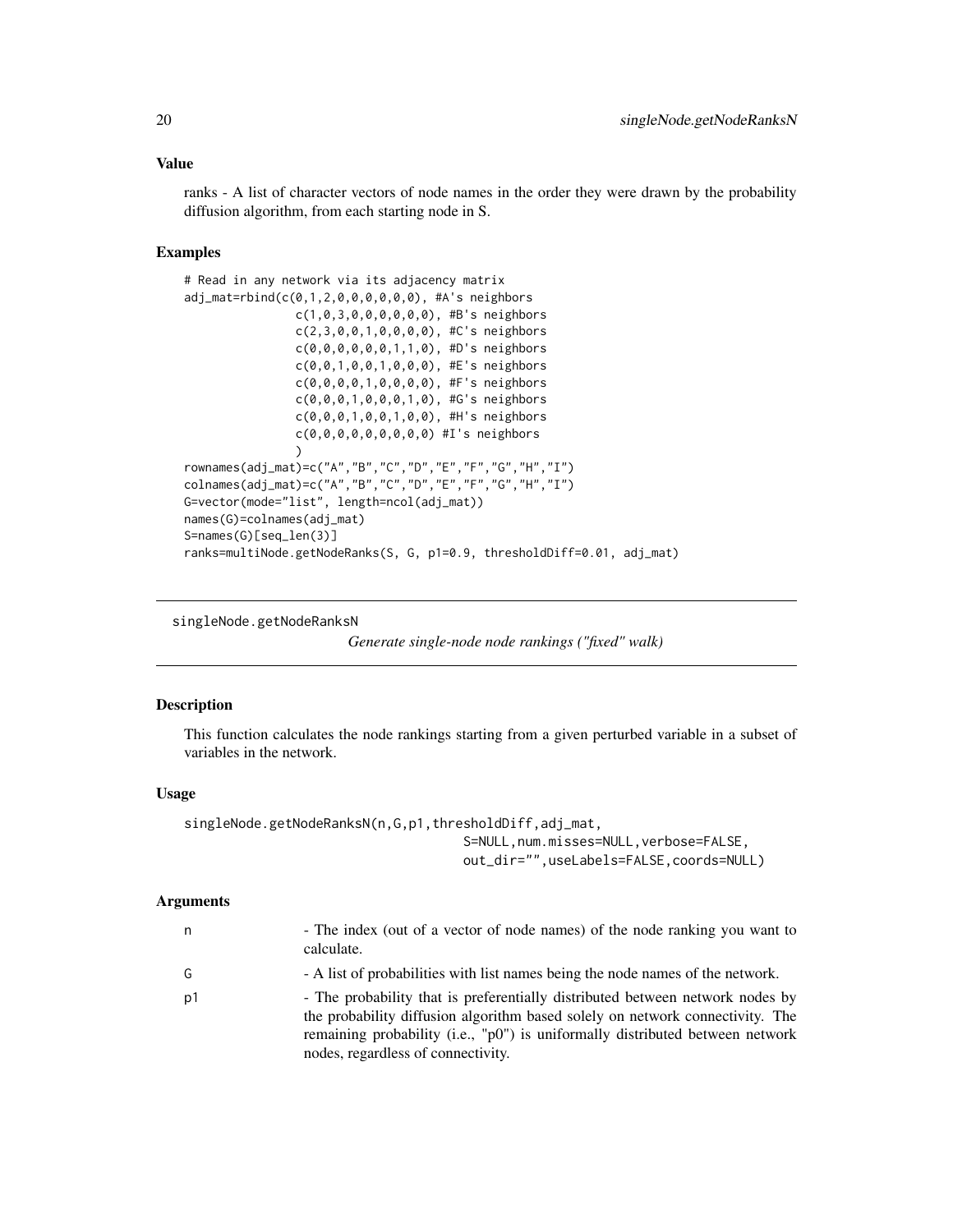<span id="page-20-0"></span>

| thresholdDiff | - When the probability diffusion algorithm exchanges this amount or less be-<br>tween nodes, the algorithm returns up the call stack.                              |
|---------------|--------------------------------------------------------------------------------------------------------------------------------------------------------------------|
| adj_mat       | - The adjacency matrix that encodes the edge weights for the network, G.                                                                                           |
| S             | - A character vector of node names in the subset you want the network walker<br>to find.                                                                           |
| num.misses    | - The number of "misses" the network walker will tolerate before switching to<br>fixed length codes for remaining nodes to be found.                               |
| verbose       | - If TRUE, print statements will execute as progress is made. Default is FALSE.                                                                                    |
| out_dir       | - If specified, a image sequence will generate in the output directory specified.                                                                                  |
| useLabels     | - If TRUE, node names will display next to their respective nodes in the network.<br>If FALSE, node names will not display. Only relevant if out dir is specified. |
| coords        | - The x and y coordinates for each node in the network, to remain static between<br>images.                                                                        |

#### Value

curr\_ns - A character vector of node names in the order they were drawn by the probability diffusion algorithm.

#### Examples

```
# Build an adjacency matrix for network G
adj_mat=rbind(c(0,1,2,0,0,0,0,0,0), #A's neighbors
                c(1,0,3,0,0,0,0,0,0), #B's neighbors
                c(2,3,0,0,1,0,0,0,0), #C's neighbors
                c(0,0,0,0,0,0,1,1,0), #D's neighbors
                c(0,0,1,0,0,1,0,0,0), #E's neighbors
                c(0,0,0,0,1,0,0,0,0), #F's neighbors
                c(0,0,0,1,0,0,0,1,0), #G's neighbors
                c(0,0,0,1,0,0,1,0,0), #H's neighbors
                c(0,0,0,0,0,0,0,0,0) #I's neighbors
                \lambdarownames(adj_mat)=c("A","B","C","D","E","F","G","H","I")
colnames(adj_mat)=c("A","B","C","D","E","F","G","H","I")
G=vector("numeric", length=ncol(adj_mat))
names(G)=colnames(adj_mat)
# Get node rankings for the first metabolite in network G.
ranks=singleNode.getNodeRanksN(1,G,p1=0.9,thresholdDiff=0.01,adj_mat)
```
stat.entropyFunction *Entropy of a bit-string*

#### Description

The entropy of a bitstring (ex: 1010111000) is calculated.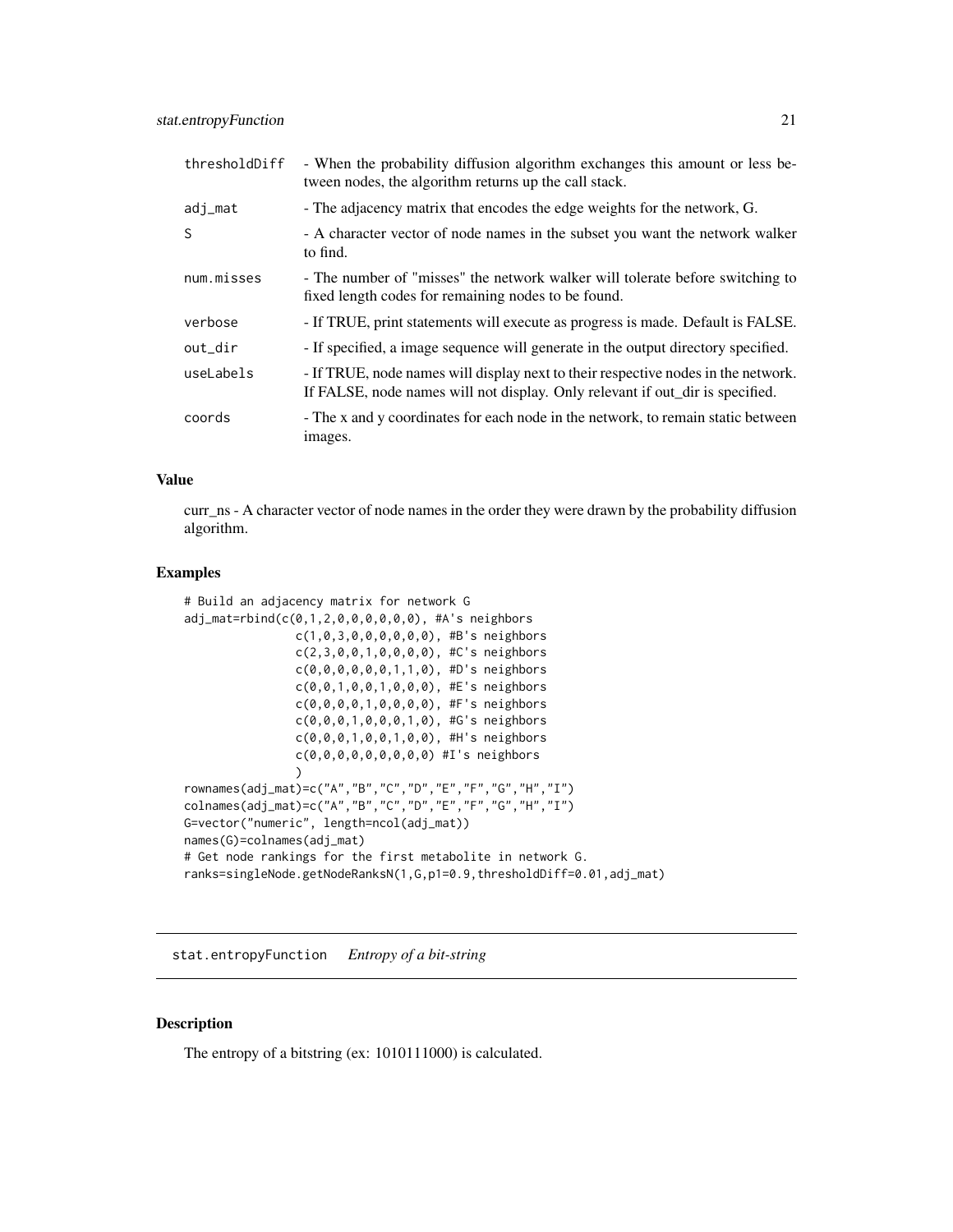#### Usage

stat.entropyFunction(bitString)

#### Arguments

bitString  $- A$  vector of 0's and 1's.

#### Value

e - a floating point percentage, between 0 and 1.

#### Examples

```
stat.entropyFunction(c(1,0,0,0,1,0,0,0,0,0,0,0,0)) # Output: 0.6193822
stat.entropyFunction(c(1,1,1,1,1,1,1,1,0,0,0,0,0,0,0,0)) # Output: 1
stat.entropyFunction(c(1,1,1,1,1,1,1,1,1,1,1,1,1,1,1,1)) # Output: 0
```
stat.fishersMethod *Fisher's Combined P-value*

#### Description

Fisher's combined p-value, used to combine the results of individual statistical tests into an overall hypothesis.

#### Usage

```
stat.fishersMethod(x)
```
#### Arguments

x - A vector of p-values (floating point numbers).

#### Value

a floating point number, a combined p-value using Fisher's method.

#### Examples

stat.fishersMethod(c(0.2,0.1,0.3)) # Output: 0.1152162

<span id="page-21-0"></span>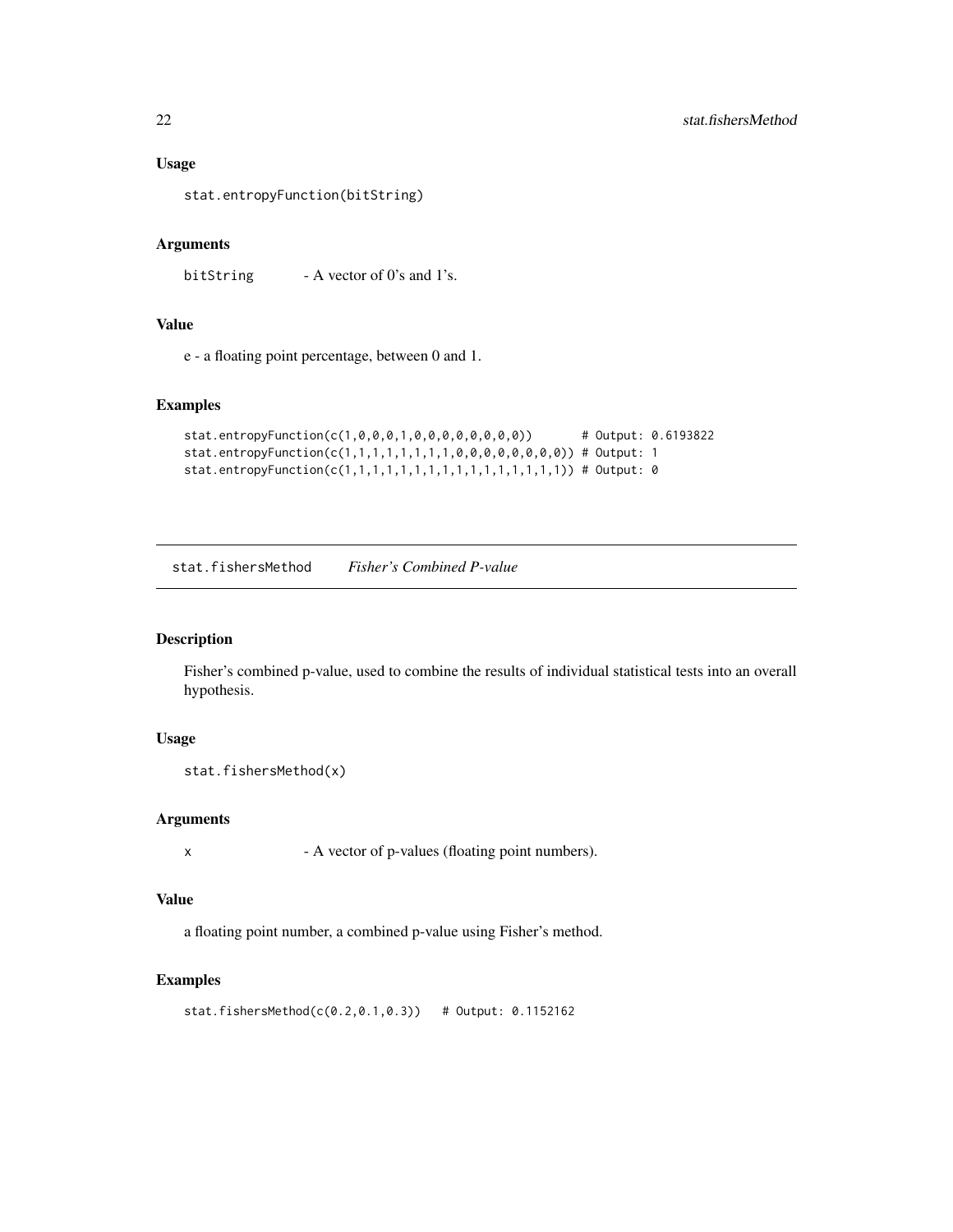<span id="page-22-0"></span>

#### Description

DirSim: The Jaccard distance with directionality incorporated.

### Usage

stat.getDirSim(ptID, ptID2, kmx, data\_mx)

#### **Arguments**

| ptID    | - The identifier associated with patient 1's sample.                                                                 |
|---------|----------------------------------------------------------------------------------------------------------------------|
| ptID2   | - The identifier associated with patient 2's sample.                                                                 |
| kmx     | - The number of top perturbations to consider in distance calculation.                                               |
| data_mx | - The matrix that gives the perturbation strength (z-scores) for all variables<br>(columns) for each patient (rows). |

#### Value

dirSim - a distance matrix, where row and columns are patient identifiers.

```
# Get patient distances for the first 2 patients in the Miller 2015 dataset.
data("Miller2015")
data_mx = Miller2015[-c(1,grep("x - ", rownames(Miller2015))),
                        grep("IEM",colnames(Miller2015))]
data_mx = apply(data_mx[, c(1,2)], c(1,2), as.numeric)# Look at the top 5 metabolites for each patient.
kmx=5
# Build your results ("res") list object to store patient distances at
# different size k's.
res = list()t = list(dir=matrix(NA, nrow=ncol(data_mx), ncol=ncol(data_mx)))
rownames(t$dir) = colnames(data_mx)
colnames(t$dir) = colnames(data_mx)
for (i in seq_len(kmx)) { res[[i]] = t }
for (pt in seq_len(ncol(data_mx))) {
   print(pt)
   ptID=colnames(data_mx)[pt]
    for (pt2 in pt:ncol(data_mx)) {
       ptID2=colnames(data_mx)[pt2]
       tmp=stat.getDirSim(ptID,ptID2,kmx,data_mx)
       for (k in seq_len(kmx)) {
            res[[k]]$dir[ptID, ptID2]=tmp[k]
            res[[k]]$dir[ptID2, ptID]=tmp[k]
```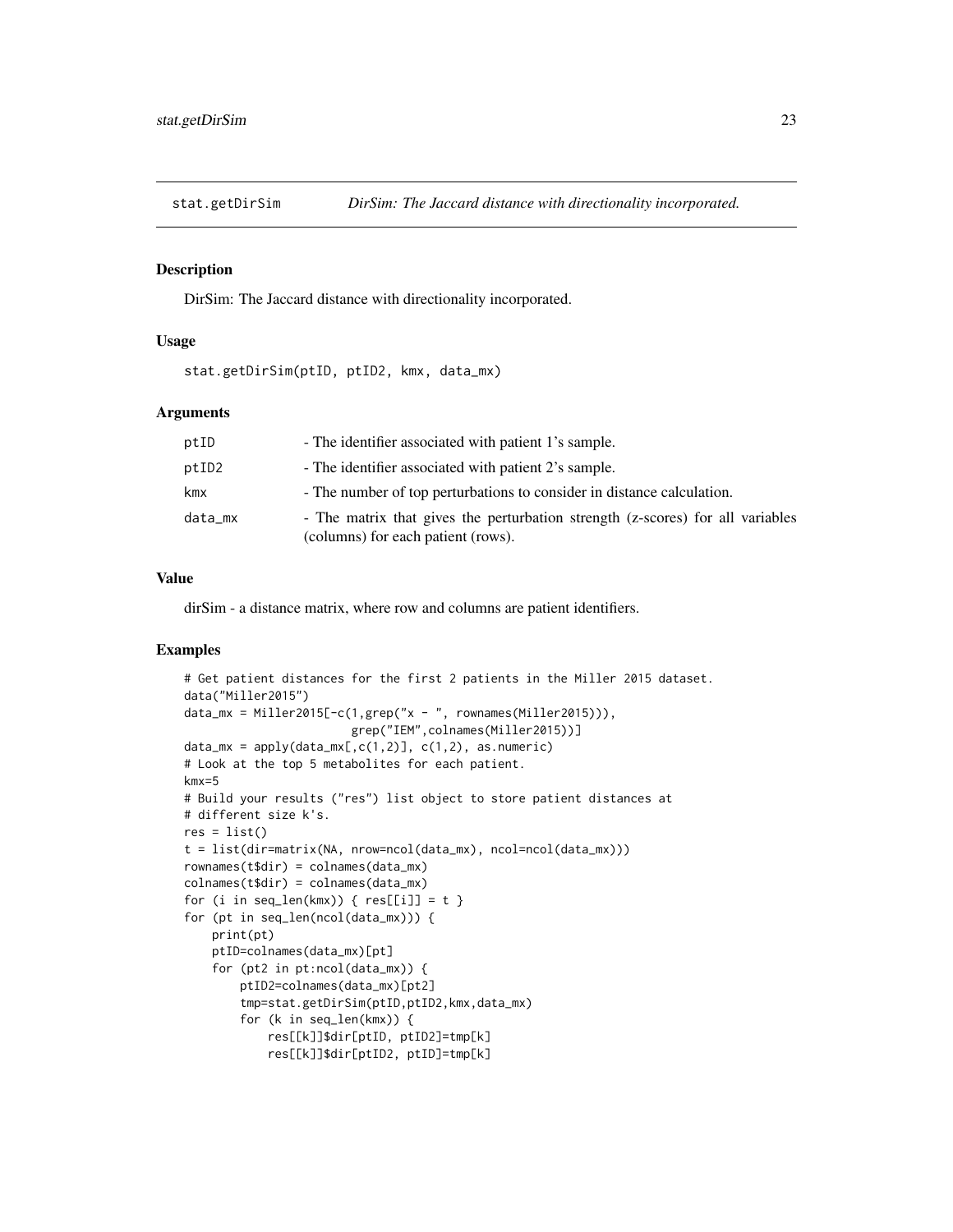} }

}

Thistlethwaite2020 *Thistlethwaite et al. (2020)*

#### Description

Clinical Diagnosis of Metabolic Disorders using Untargeted Metabolomic Profiling and Diseasespecific Networks Learned from Patient Data. A meta-analysis of previous untargeted metabolomics studies describing 16 unique inborn errors of metabolism.

#### Usage

data(Thistlethwaite2020)

#### Format

Thistlethwaite2020 - A data frame with 1364 metabolite features as rows and 545 untargeted metabolomics patient samples as columns, alongside 8 metabolite annotations.

#### Source

#### [Dataset](https://genboree.org/Metabolomics-Data-Portal/)

#### References

L.R. Thistlethwaite, et al. 2020. In review.

#### Examples

data(Thistlethwaite2020)

Wangler2017 *Wangler et al. (2017)*

#### **Description**

A metabolomic map of Zellweger spectrum disorders reveals novel disease biomarkers. Global metabolic profiling obtained by untargetedmass spectrometry-based metabolomic platform for the detectionof novel and known inborn errors of metabolism. This untargeted approach collected z-score values for >650 unique compounds fromhuman plasma. Data set contains 19 individual plasma samples with confirmed biallelic pathogenic variants in the PEX1 gene. These samples revealed elevations in pipecolic acid and long-chain lysophosphatidylcholines, as well as an unanticipated reduction in multiple sphingomyelin species.

<span id="page-23-0"></span>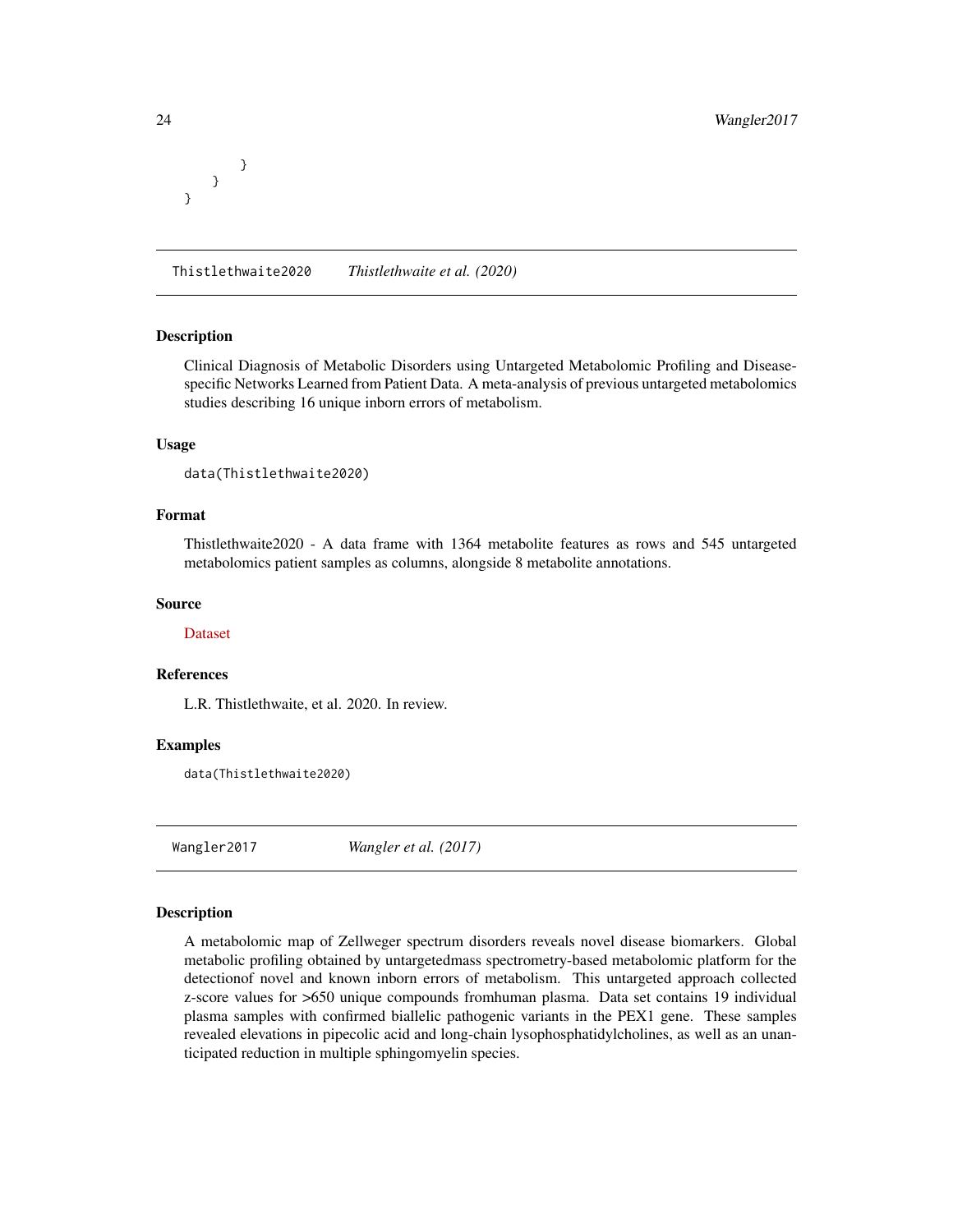#### Wangler2017 25

#### Usage

data(Wangler2017)

#### Format

Wangler2017 - The data matrix (metabolite features are rows, patient observations are columns) for 19 untargeted metabolomics patient samples, alongside metabolite annotations.

#### Source

Electronic supplementary material, Supplementary Tables [\(Dataset\)](https://tinyurl.com/y4zus9l2)

#### References

M.F. Wangler, et al. (2018). A metabolomic map of Zellweger spectrum disorders reveals novel disease biomarkers. Genetics in Medicine, 20: 1274-1283. [\(Article\)](https://doi.org/10.1038/gim.2017.262)

#### Examples

data(Wangler2017)